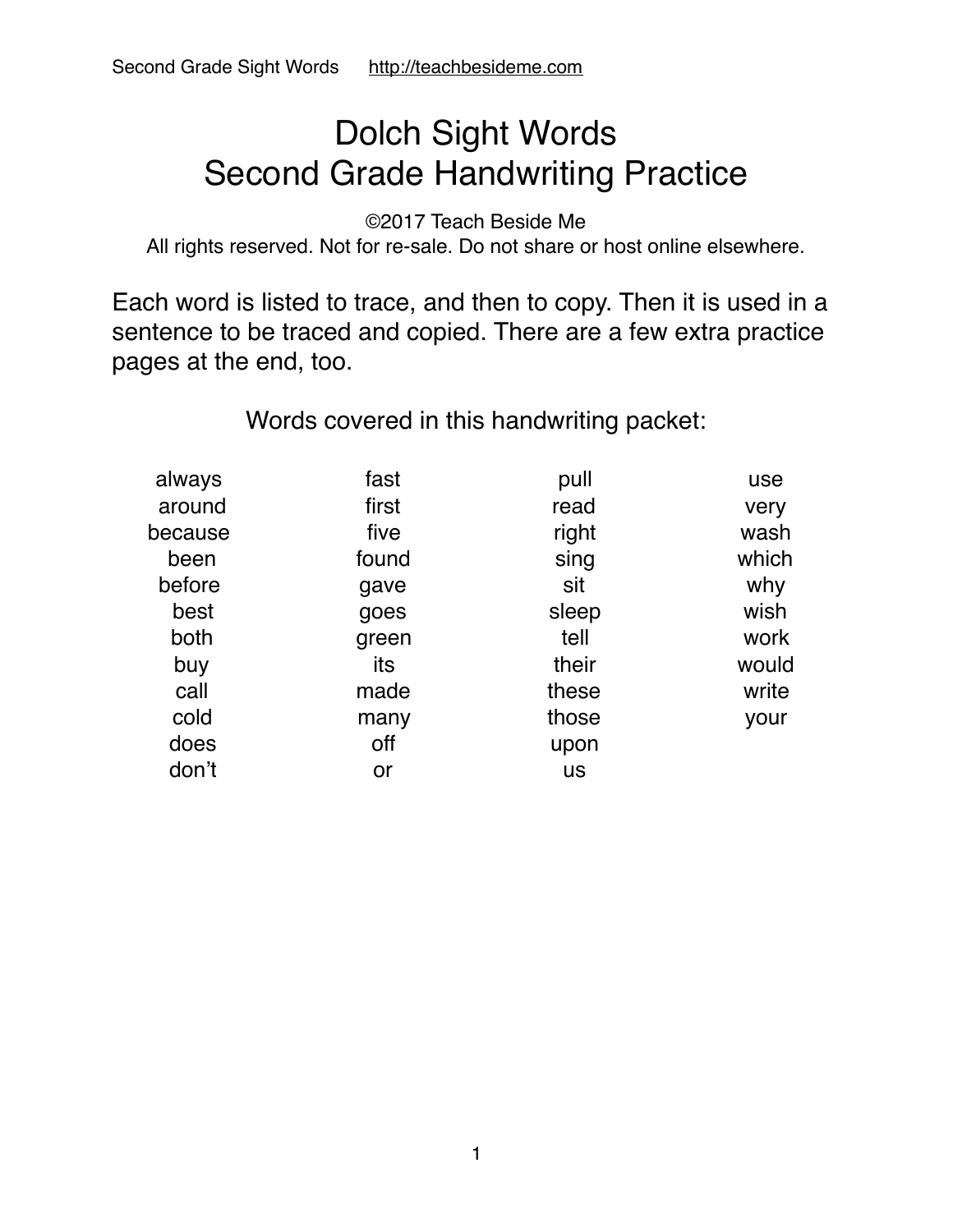| always                                                                              |  |  |
|-------------------------------------------------------------------------------------|--|--|
| į.                                                                                  |  |  |
| ZT.<br>$\mathcal{E}$<br>Â,<br>$\Delta_{\rm g}$<br>٠,<br>$\cdot$ .                   |  |  |
| Τ<br>:'<br>mç.<br>P<br>Ν<br>$\mathcal{L}$<br>V<br>$\mathcal{E}_{\mathcal{E}}$<br>٠. |  |  |
|                                                                                     |  |  |
|                                                                                     |  |  |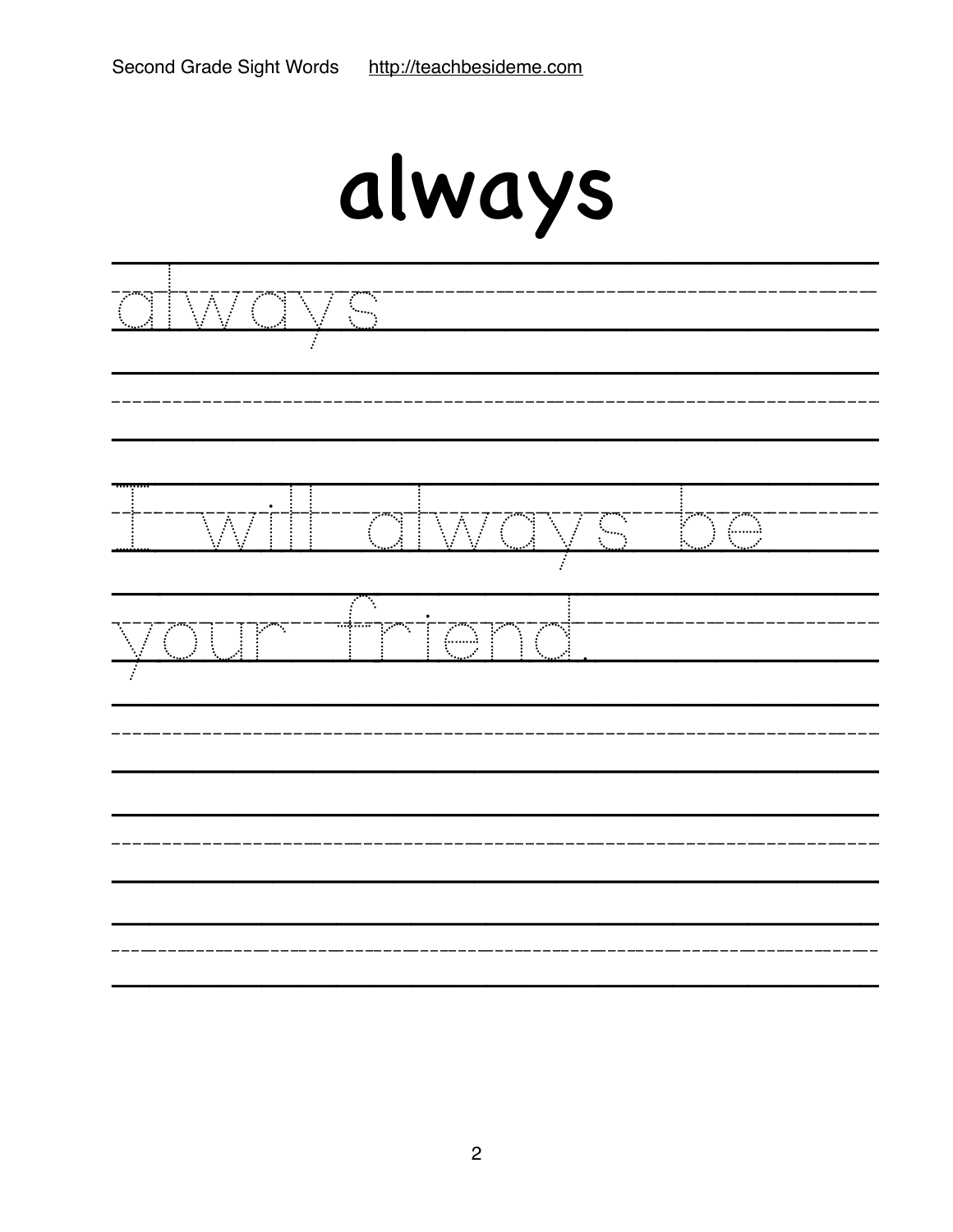| TO<br>$\overline{\text{OU}}$ in                          |  |
|----------------------------------------------------------|--|
| TIC<br><u>WONT</u><br><u>around</u>                      |  |
| $\overline{\mathbb{C}}$<br><u>omoto</u><br>istoria.<br>E |  |
|                                                          |  |
|                                                          |  |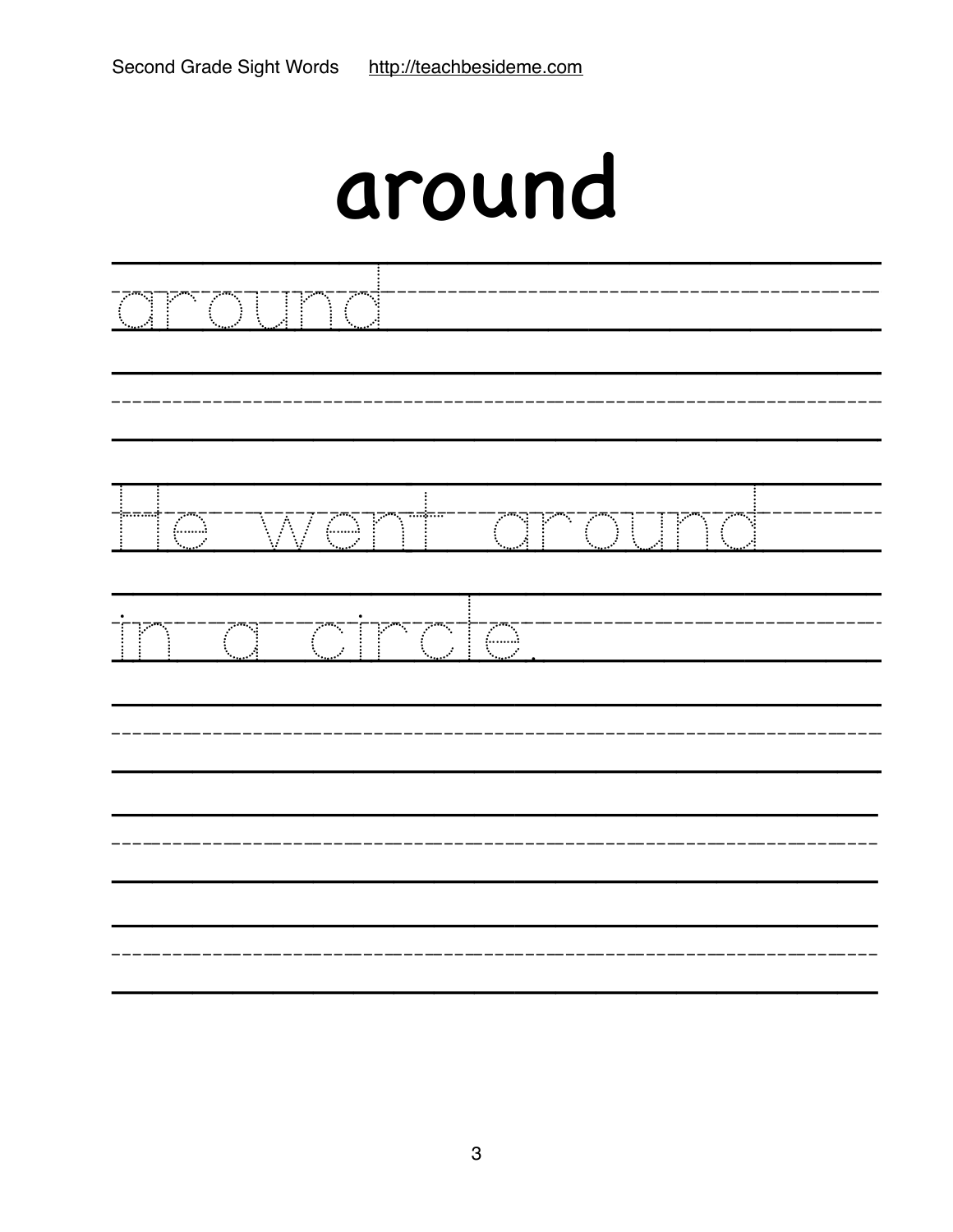### because

| <u> XOOQUSO</u>                 |  |
|---------------------------------|--|
| <u>oniod because</u>            |  |
| प्लक्<br>JT<br>$\sum_{i=1}^{n}$ |  |
|                                 |  |
|                                 |  |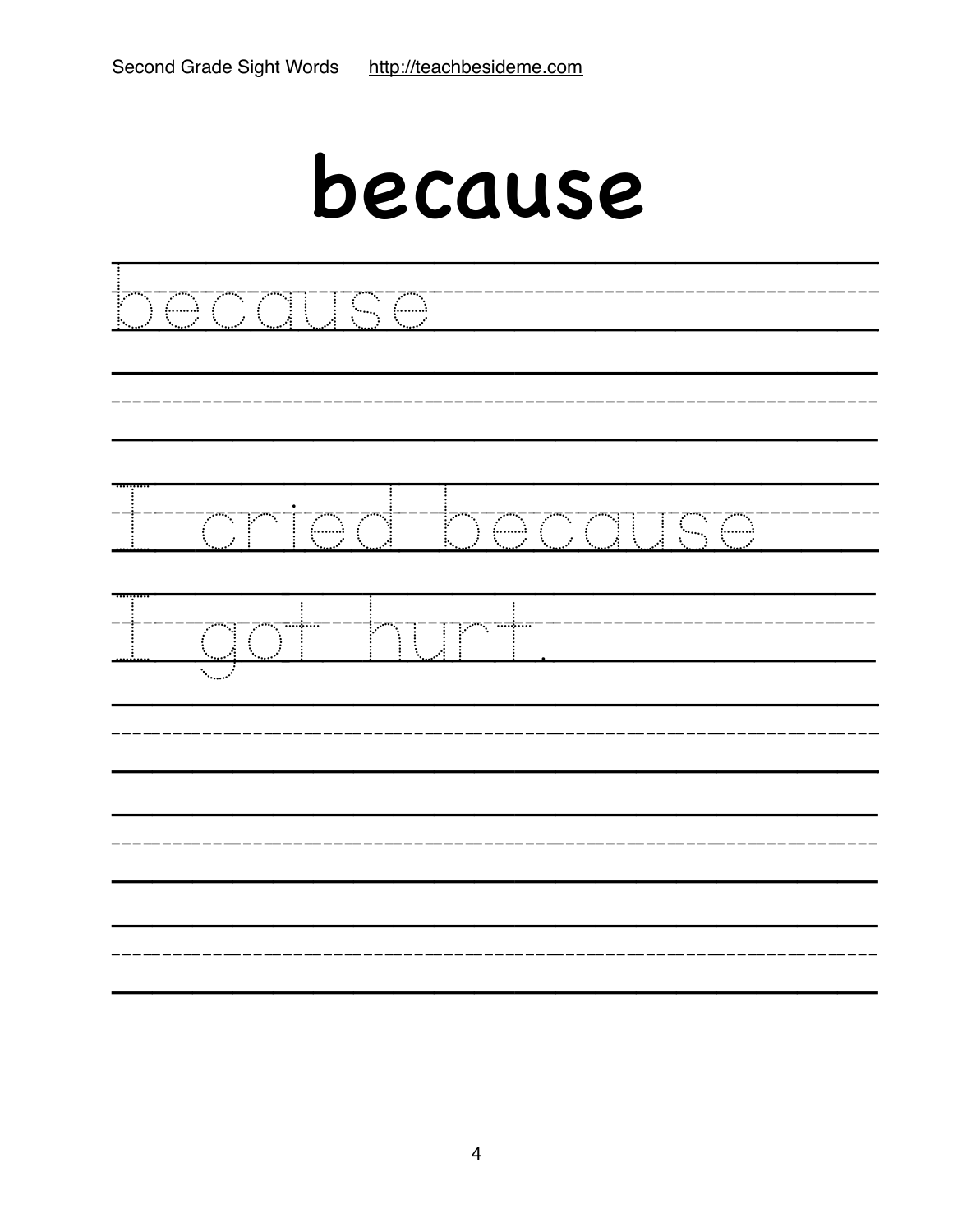| A<br>Te<br>$\overline{\mathbb{C}}$<br>P<br>Y. | $\mathbb{R}$<br>$\sum_{i=1}^{n}$<br>$\bigoplus$ | $\bigcirc$ |
|-----------------------------------------------|-------------------------------------------------|------------|
| 7<br>٦<br><b>JOOTT</b><br>Y                   |                                                 |            |
|                                               |                                                 |            |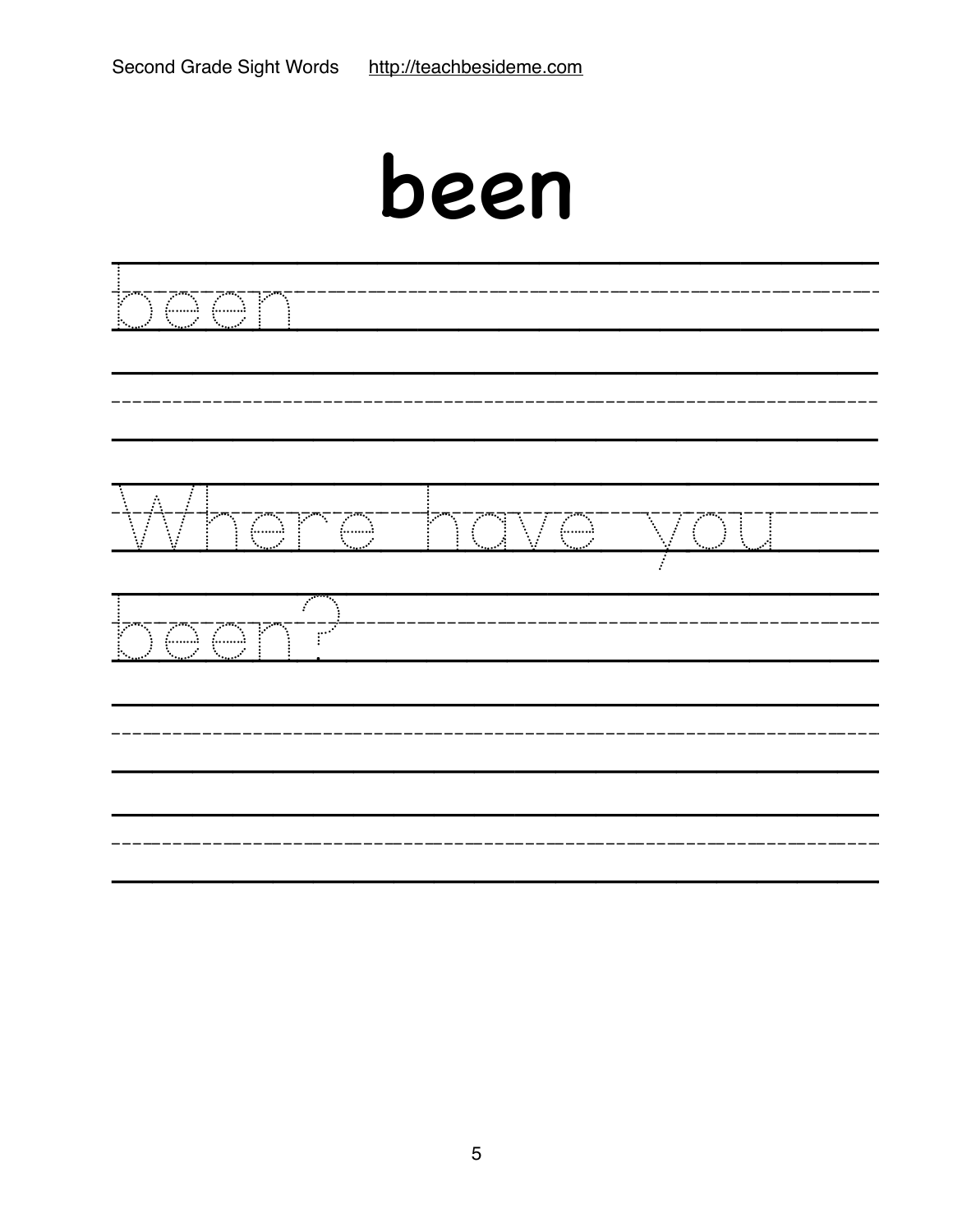| before                                                                                                   |  |  |
|----------------------------------------------------------------------------------------------------------|--|--|
| Σ<br>ŕ<br>Ņ,<br>$\sum_{i=1}^n$                                                                           |  |  |
| ٦<br>٦.<br>Ţ                                                                                             |  |  |
| Σ<br>क्न<br>र<br>rva<br>$\sim$<br>$\mathcal{F}$<br>$\mathcal{L}$<br>$\mathcal{L}$<br>$\bar{\mathcal{L}}$ |  |  |
|                                                                                                          |  |  |
|                                                                                                          |  |  |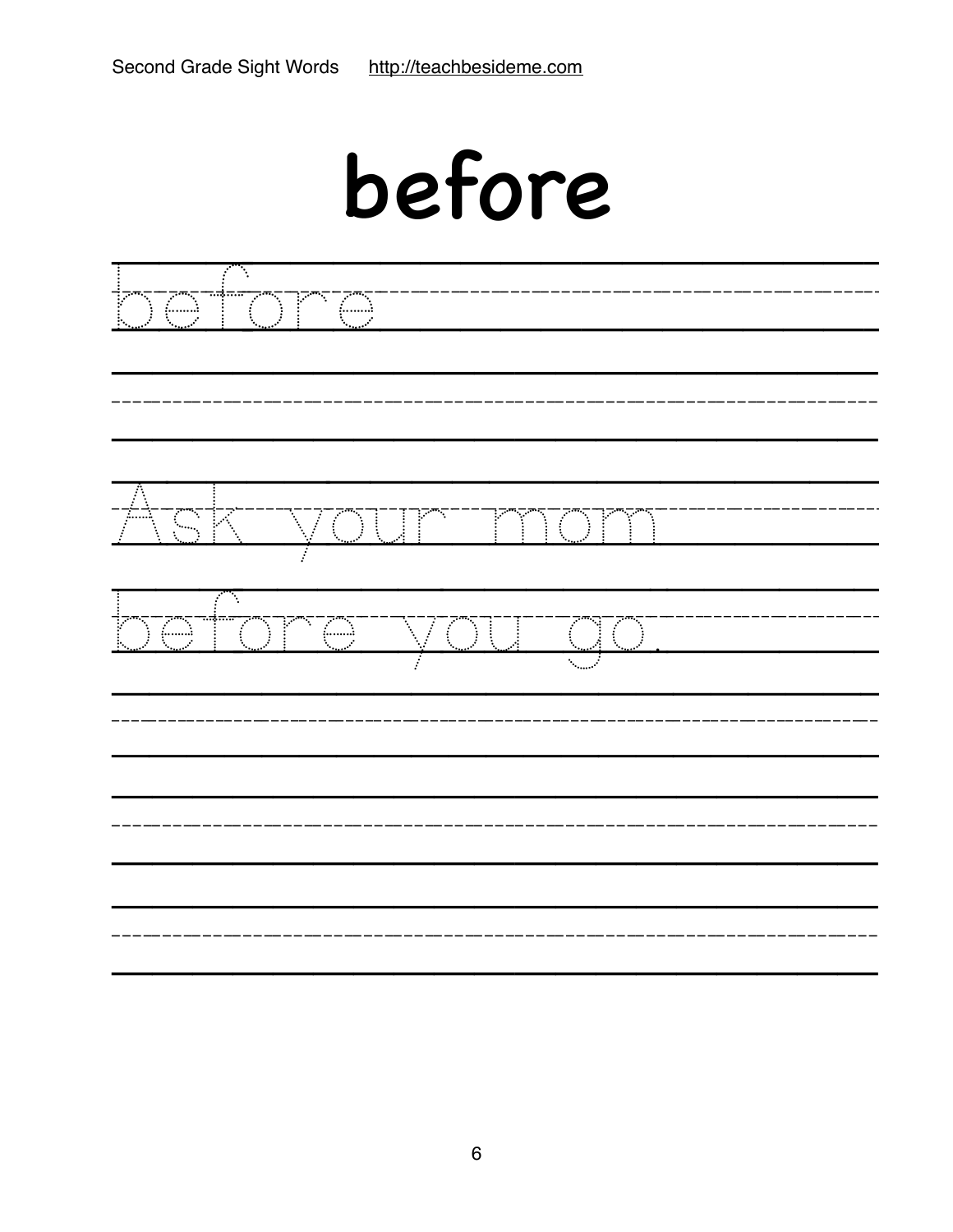| Ť<br><u> 1000 - 100 - 100 - 100 - 100 - 100 - 100 - 100 - 100 - 100 - 100 - 100 - 100 - 100 - 100 - 100 - 100 - 100 -</u>                                                 |               |                            |                                                                                                                      |  |
|---------------------------------------------------------------------------------------------------------------------------------------------------------------------------|---------------|----------------------------|----------------------------------------------------------------------------------------------------------------------|--|
| <b>TITU</b>                                                                                                                                                               | <u>torras</u> | $\sum_{i=1}^n \frac{1}{i}$ | <u> 1000 - 1000 - 1000 - 1000 - 1000 - 1000 - 1000 - 1000 - 1000 - 1000 - 1000 - 1000 - 1000 - 1000 - 1000 - 100</u> |  |
| र प<br>$\frac{1}{2}$ , $\frac{1}{2}$ , $\frac{1}{2}$ , $\frac{1}{2}$ , $\frac{1}{2}$ , $\frac{1}{2}$ , $\frac{1}{2}$ , $\frac{1}{2}$<br><b>TOT</b><br>$\mathbb{F}^*$<br>Σ | TO            |                            |                                                                                                                      |  |
|                                                                                                                                                                           |               |                            |                                                                                                                      |  |
|                                                                                                                                                                           |               |                            |                                                                                                                      |  |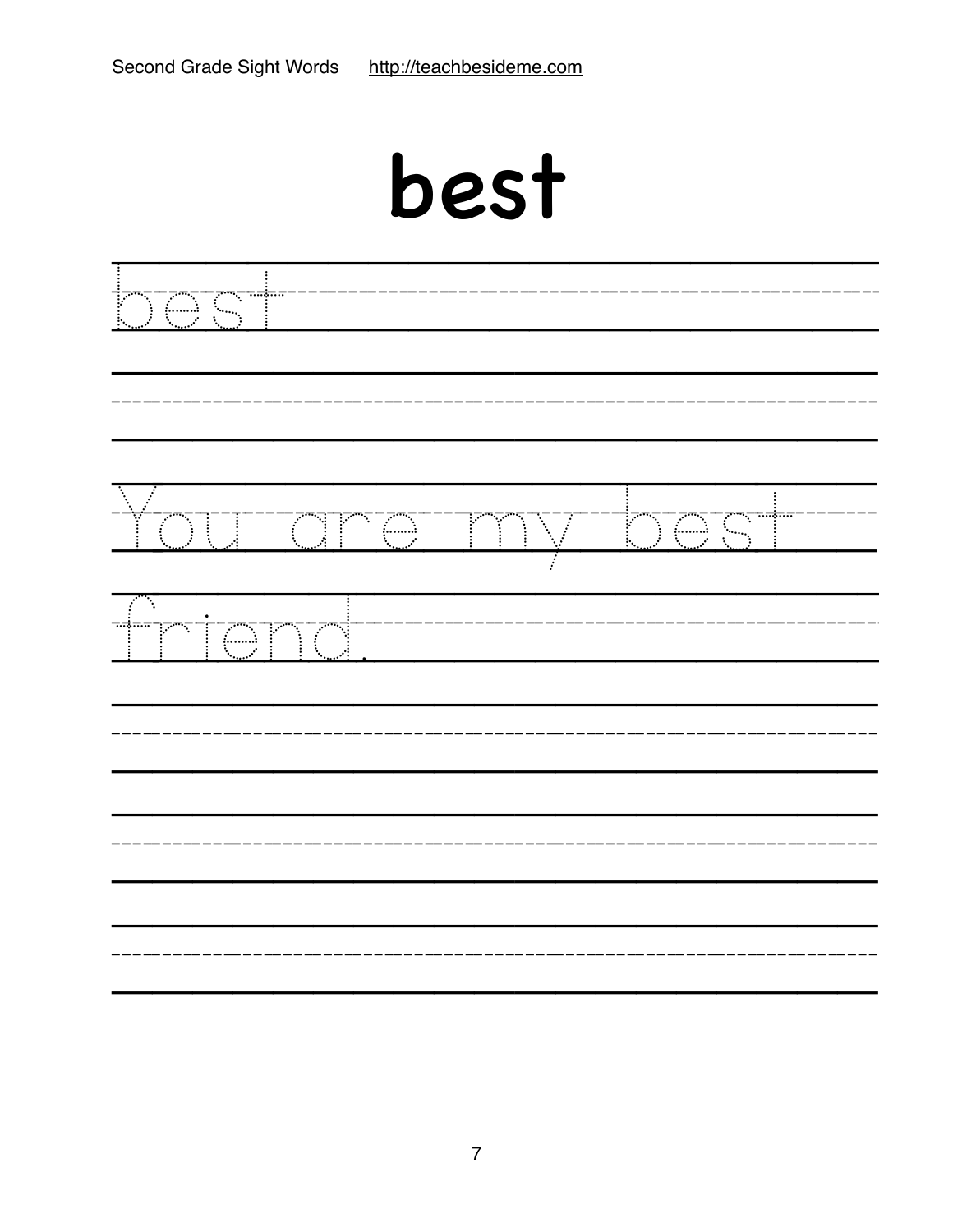| both                                   |                 |  |
|----------------------------------------|-----------------|--|
|                                        |                 |  |
| Á<br>Ť<br>7<br>Z.<br>F.<br>Ţ<br>V<br>٦ | ŕ<br>$\ddot{ }$ |  |
| $\langle  \rangle$<br>$\mathcal{S}$    |                 |  |
|                                        |                 |  |
|                                        |                 |  |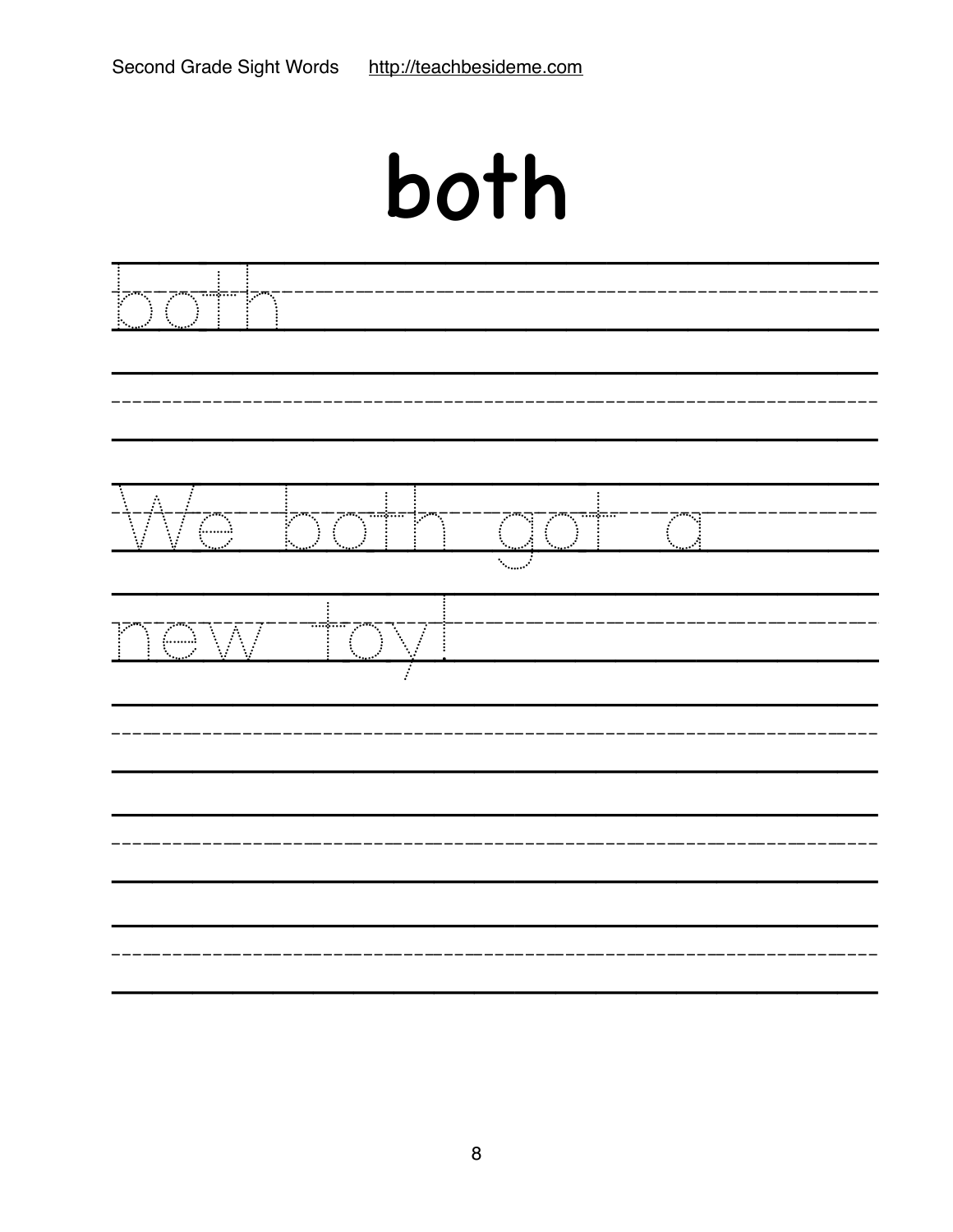| Ą                        | J. | $\mathbb{R}^m$ |
|--------------------------|----|----------------|
| ۰.<br>j<br>$\mathcal{L}$ |    |                |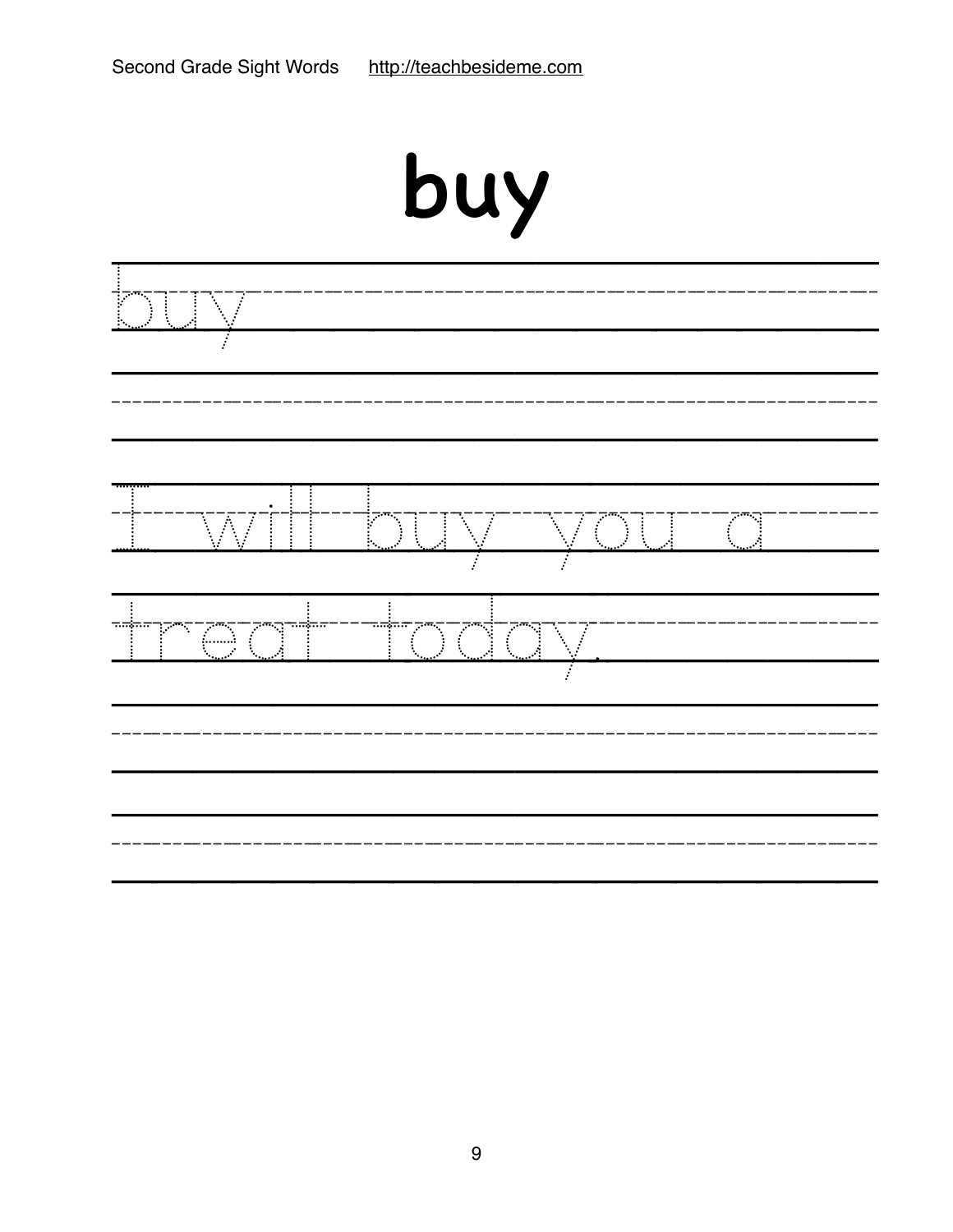# call

| $\mathbb{C}\mathbb{C}\mathbb{I}$ . |            |                          |  |
|------------------------------------|------------|--------------------------|--|
| Can-                               |            | i<br>I<br>$\bigvee$<br>Ĭ |  |
| <u>STSTOM</u>                      | Tari<br>Si |                          |  |
|                                    |            |                          |  |
|                                    |            |                          |  |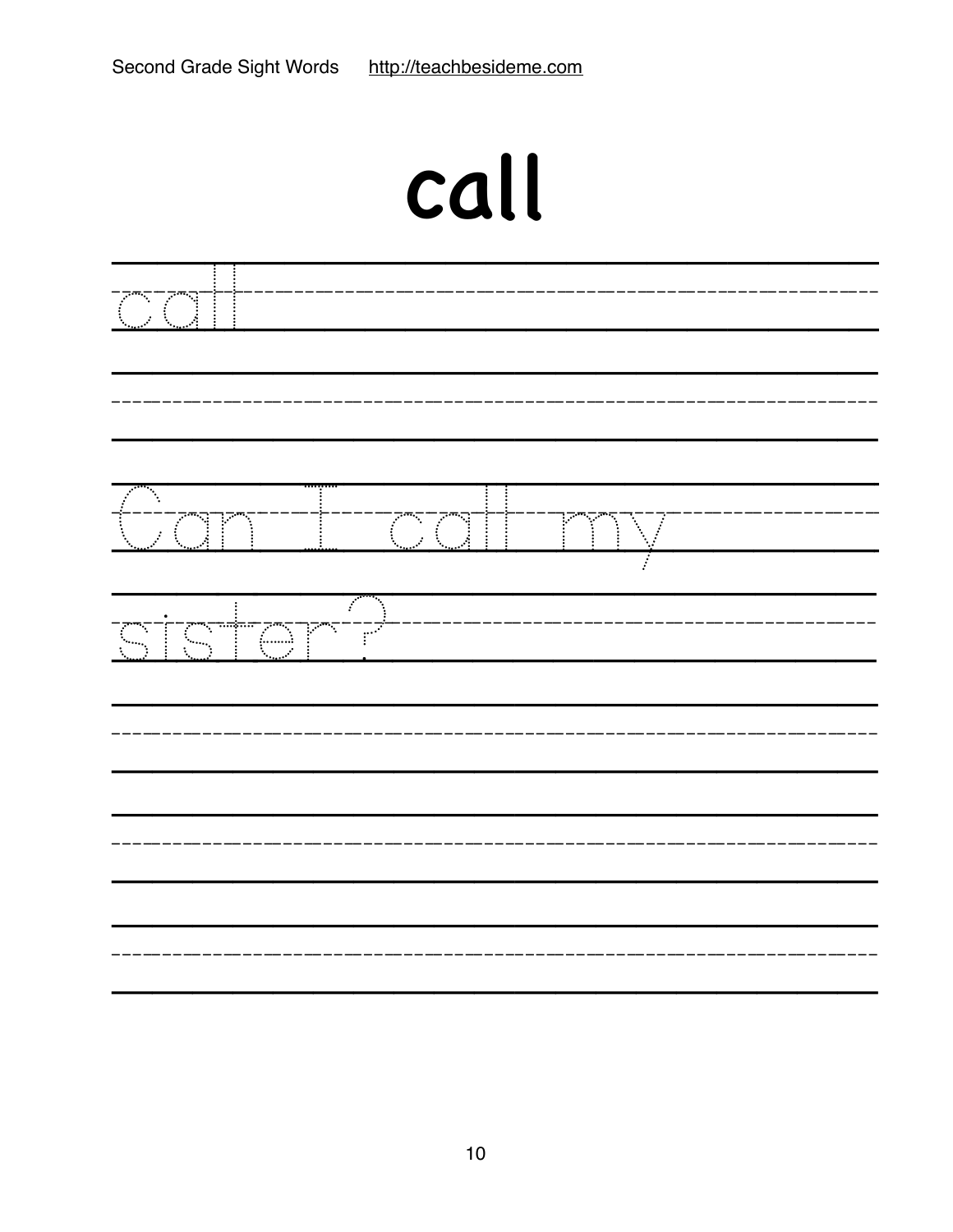| cold                                                                                                 |
|------------------------------------------------------------------------------------------------------|
| Ţ<br>्<br>$\sum_{i=1}^{n}$                                                                           |
| $\sqrt{ }$<br>.<br>-<br>-<br>$\mathbb{F}$<br>$\sum_{i=1}^{n}$<br>$\overline{C}$ $\overline{C}$<br>ŗШ |
| TØ<br>٠.<br>$\ddot{\phantom{a}}$                                                                     |
|                                                                                                      |
|                                                                                                      |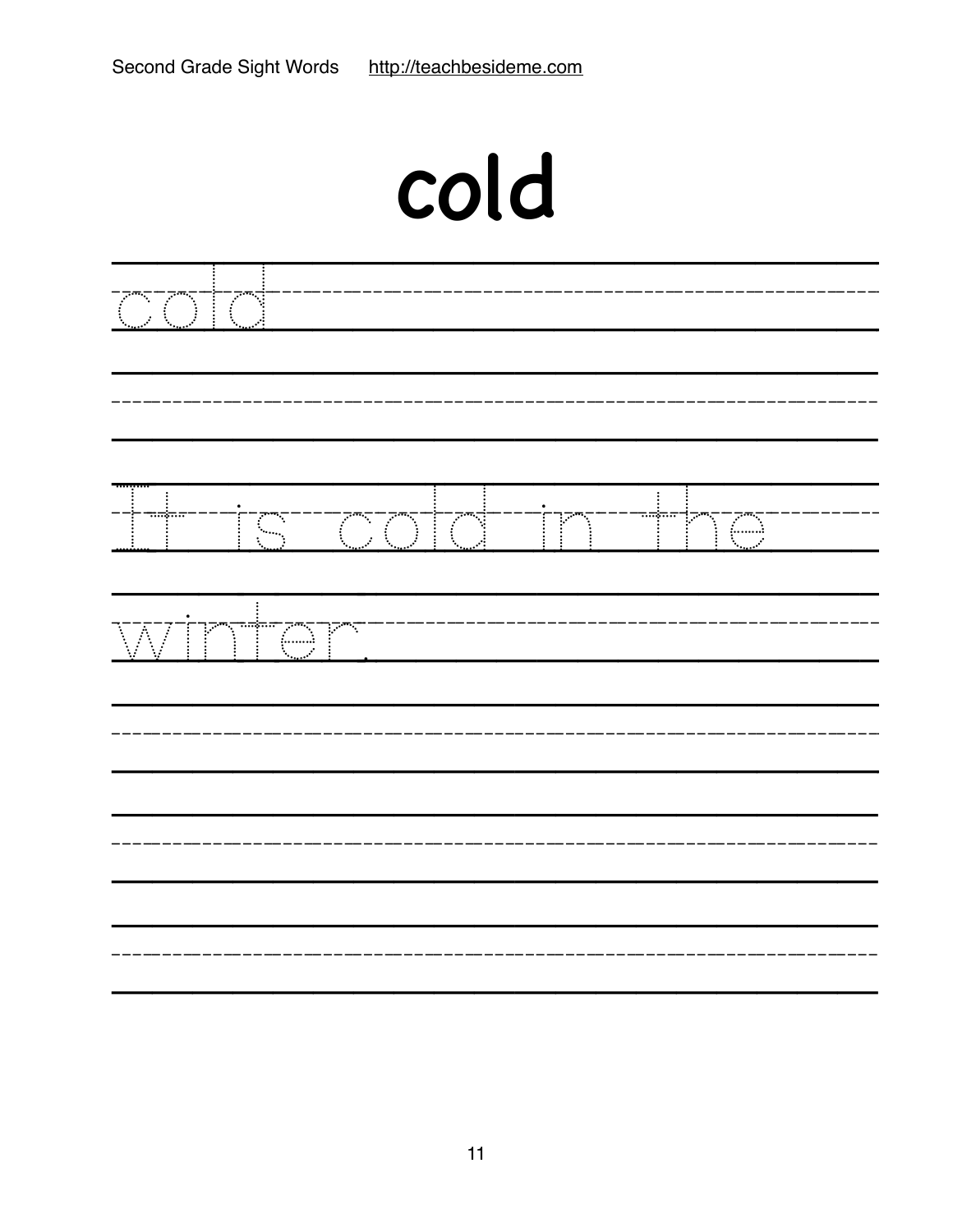|                                                                               | does                                                                                        |        |
|-------------------------------------------------------------------------------|---------------------------------------------------------------------------------------------|--------|
| ٠,<br>$\bigoplus$                                                             |                                                                                             |        |
| $\sum_{i=1}^{n}$<br>i.                                                        | N<br>٦<br>$\epsilon$<br>$\tilde{\mathcal{L}}$<br>$\mathcal{L}_{\mathcal{A}}$<br>$\bigoplus$ | Ţ<br>Ì |
| $\mathcal{F}$<br>$\overline{\mathbb{C}}$<br>$\tilde{\mathbb{P}}^{\mathbb{R}}$ |                                                                                             |        |
|                                                                               |                                                                                             |        |
|                                                                               |                                                                                             |        |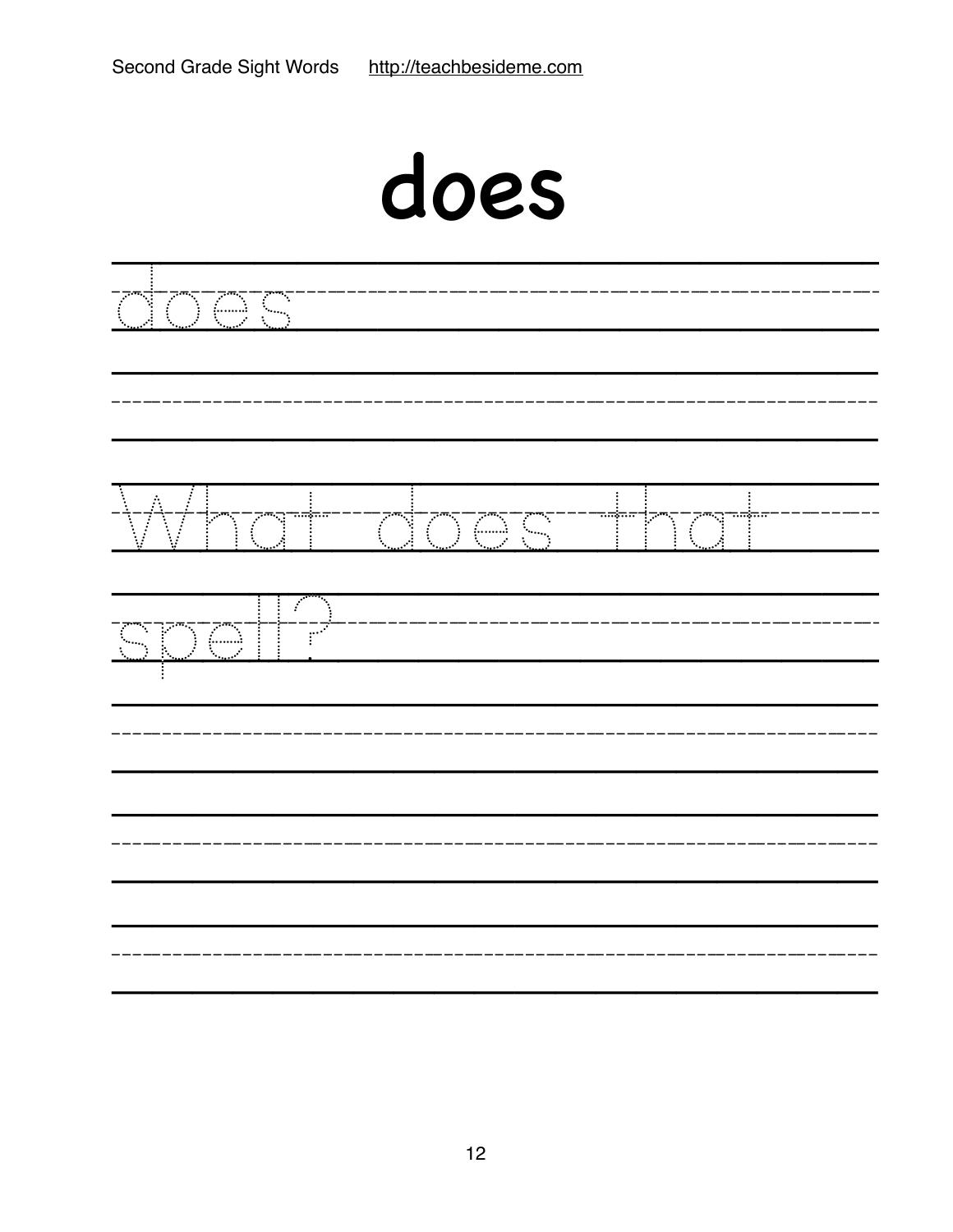|                               | don't                                                                 |
|-------------------------------|-----------------------------------------------------------------------|
| ٦<br>$\tilde{\mathcal{L}}$    |                                                                       |
| ٦                             | ٦<br>IC<br>Ņ,<br>i.                                                   |
| $\leftarrow$<br>$ \triangle $ | ٦.<br>$\left(\begin{matrix} 1 & 1 \\ 1 & 1 \end{matrix}\right)$<br>S. |
|                               |                                                                       |
|                               |                                                                       |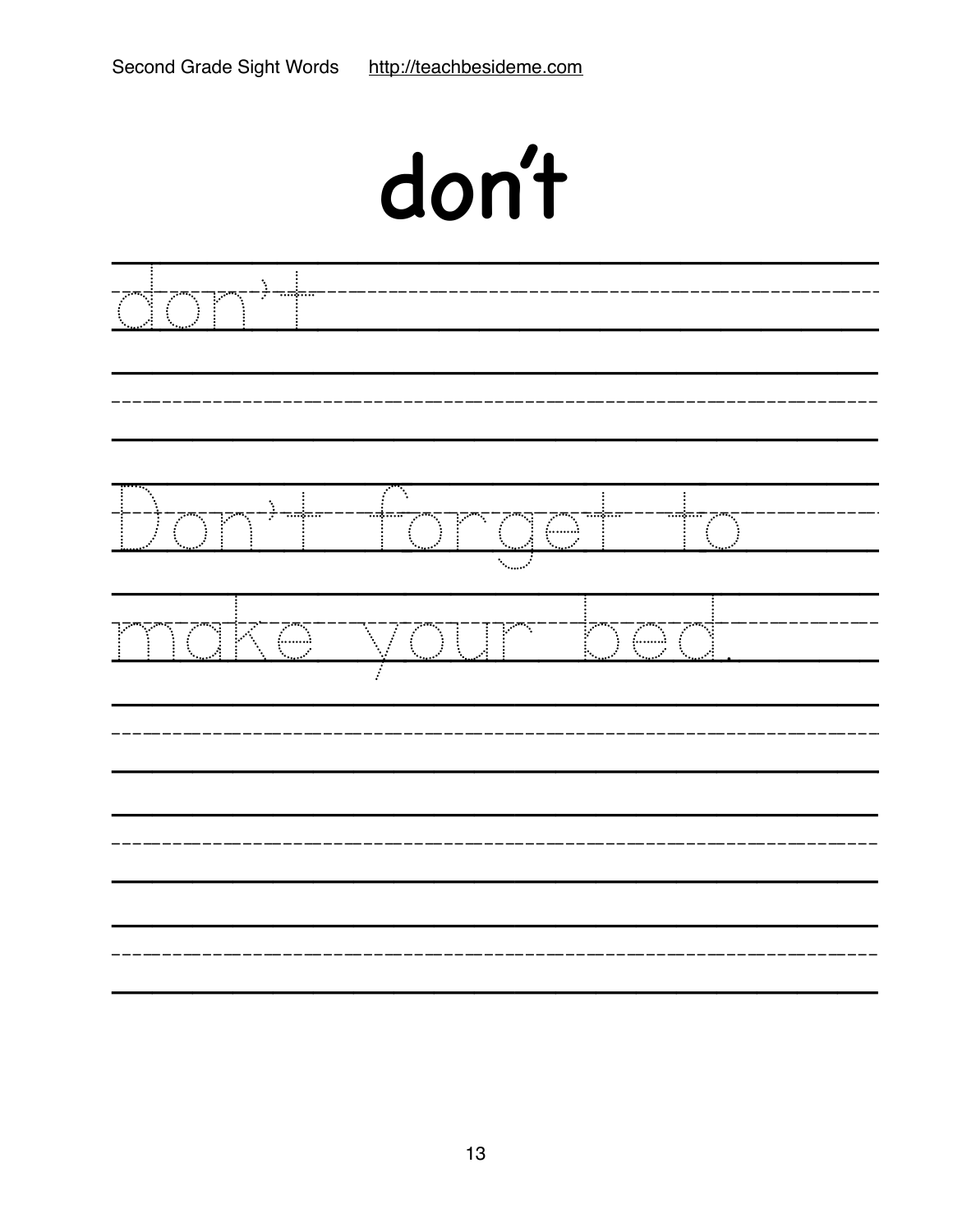| fast                                                                                        |                   |
|---------------------------------------------------------------------------------------------|-------------------|
| ۰.                                                                                          |                   |
| $\overline{Z}^{\overline{m}\overline{N}}$<br>$\overline{\mathbb{C}}$ ,<br>٧<br>Y<br>Ń.<br>٦ | ۰.<br>$\subseteq$ |
| ×.<br>٠.<br>÷                                                                               |                   |
|                                                                                             |                   |
|                                                                                             |                   |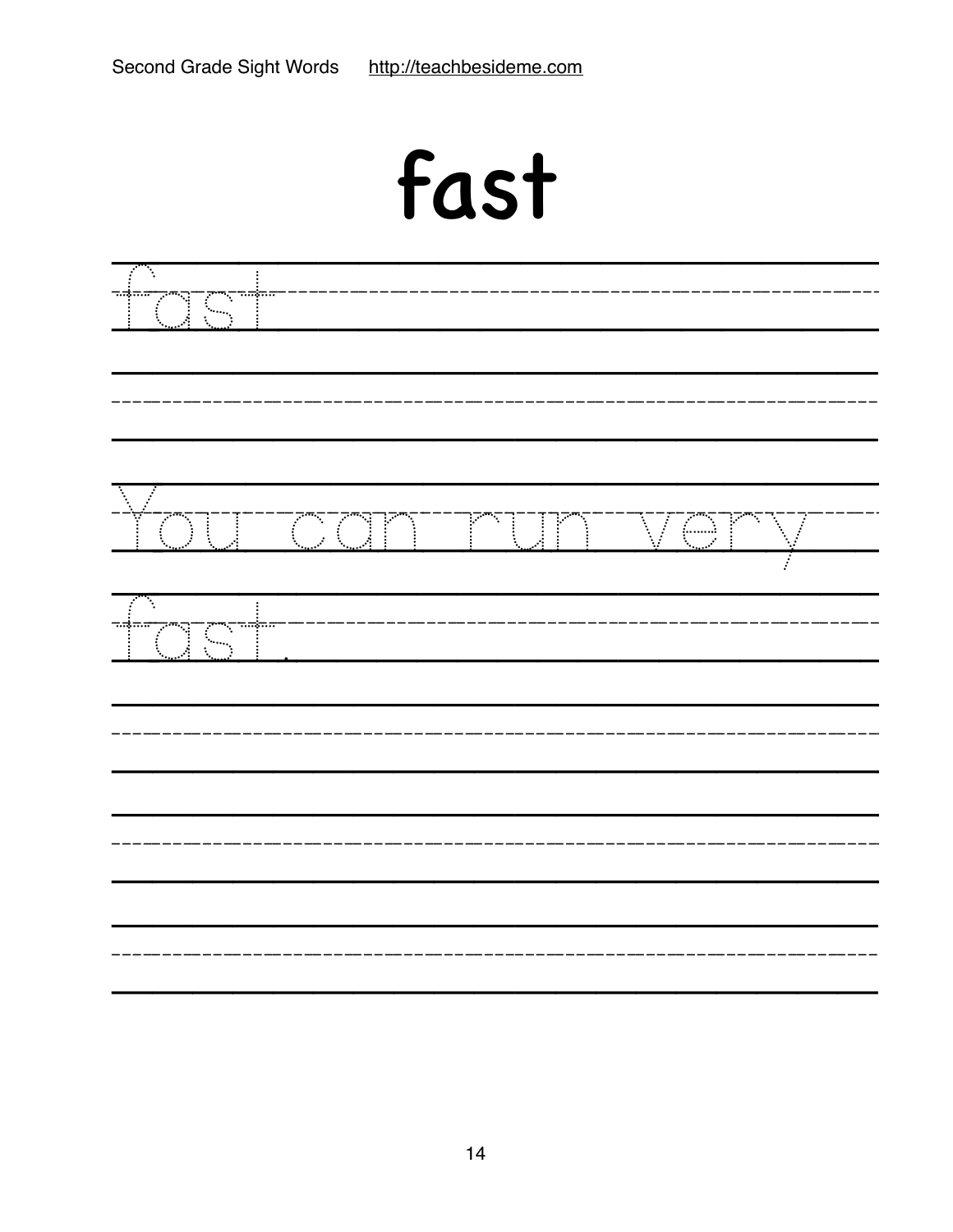| first                                                                                                                                                                                                                                                                                                                                                                                                           |                                 |        |
|-----------------------------------------------------------------------------------------------------------------------------------------------------------------------------------------------------------------------------------------------------------------------------------------------------------------------------------------------------------------------------------------------------------------|---------------------------------|--------|
| ٦                                                                                                                                                                                                                                                                                                                                                                                                               |                                 |        |
| $\overline{Z}^{\frac{1}{m}}\sum_{i=1}^{m-1}\frac{1}{n} \sum_{i=1}^{n} \left( \frac{1}{n} \sum_{i=1}^{n} \frac{1}{n} \right)^{n} \left( \frac{1}{n} \sum_{i=1}^{n} \frac{1}{n} \right)^{n} \left( \frac{1}{n} \sum_{i=1}^{n} \frac{1}{n} \right)^{n} \left( \frac{1}{n} \sum_{i=1}^{n} \frac{1}{n} \sum_{i=1}^{n} \frac{1}{n} \right)^{n} \left( \frac{1}{n} \sum_{i=1}^{n} \frac{1}{n} \sum$<br>ry yn<br>W<br>Ø | ستۇست $\frac{1}{2}$<br>N.<br>۰, | V<br>٦ |
| $\leftarrow$<br>Ì                                                                                                                                                                                                                                                                                                                                                                                               |                                 |        |
|                                                                                                                                                                                                                                                                                                                                                                                                                 |                                 |        |
|                                                                                                                                                                                                                                                                                                                                                                                                                 |                                 |        |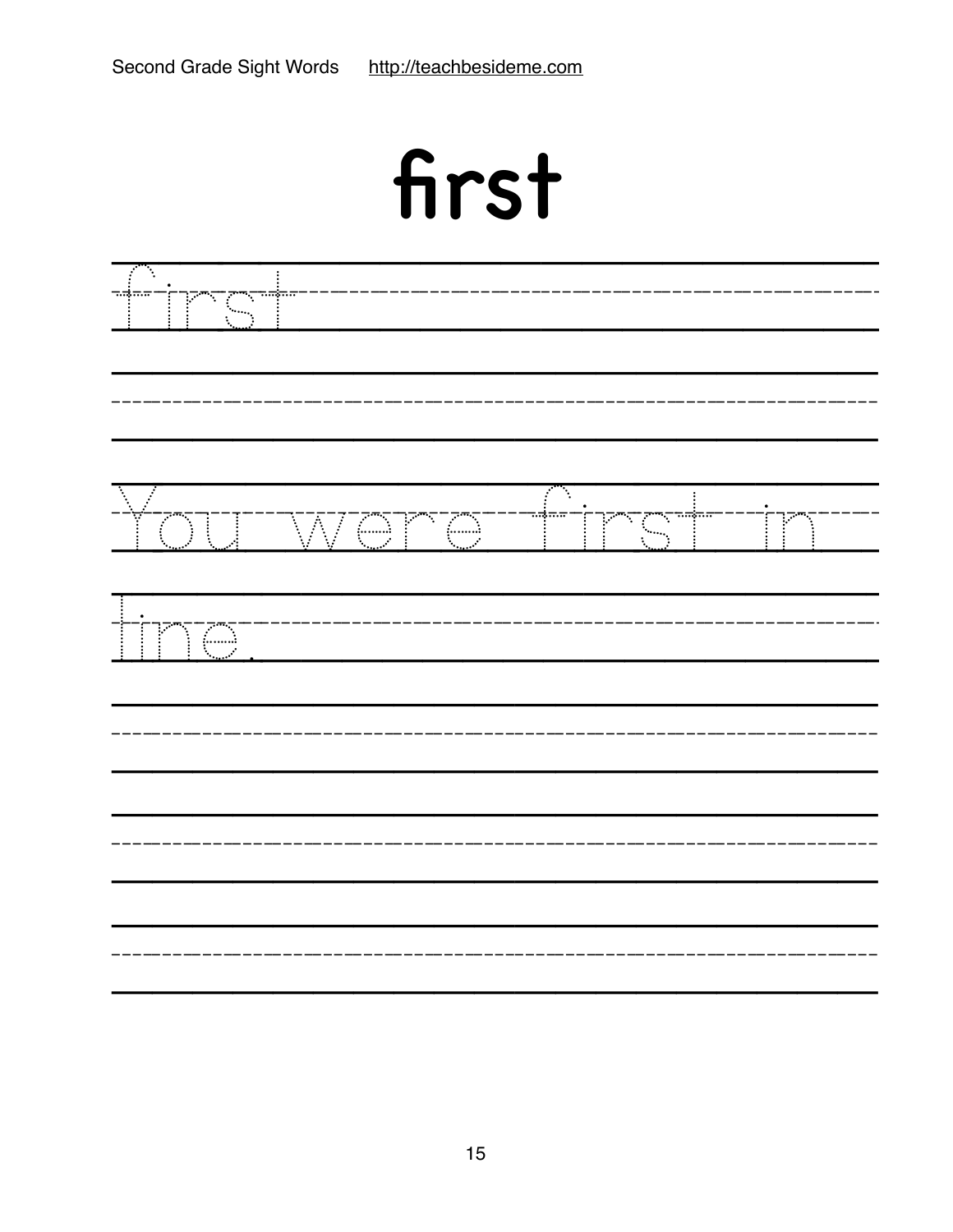| Σ<br><u></u><br><u>VC</u>                                    |                                                                |                                          |                                      |           |
|--------------------------------------------------------------|----------------------------------------------------------------|------------------------------------------|--------------------------------------|-----------|
| $\bigvee\bigwedge$<br>$\nabla /$<br>$\overline{\phantom{a}}$ | Î<br>$\begin{array}{c} \vdots \\ \vdots \\ \vdots \end{array}$ | $\mathbb{C}$<br>T<br>L<br>$\mathbb{R}^2$ | $\sum_{i=1}^{n}$<br>Ť<br>ľ<br>T<br>ł | T.<br>TOT |
| -i--<br>Ţ.<br>$\ddot{\ddot{\cdot}}$                          | VG                                                             |                                          |                                      |           |
|                                                              |                                                                |                                          |                                      |           |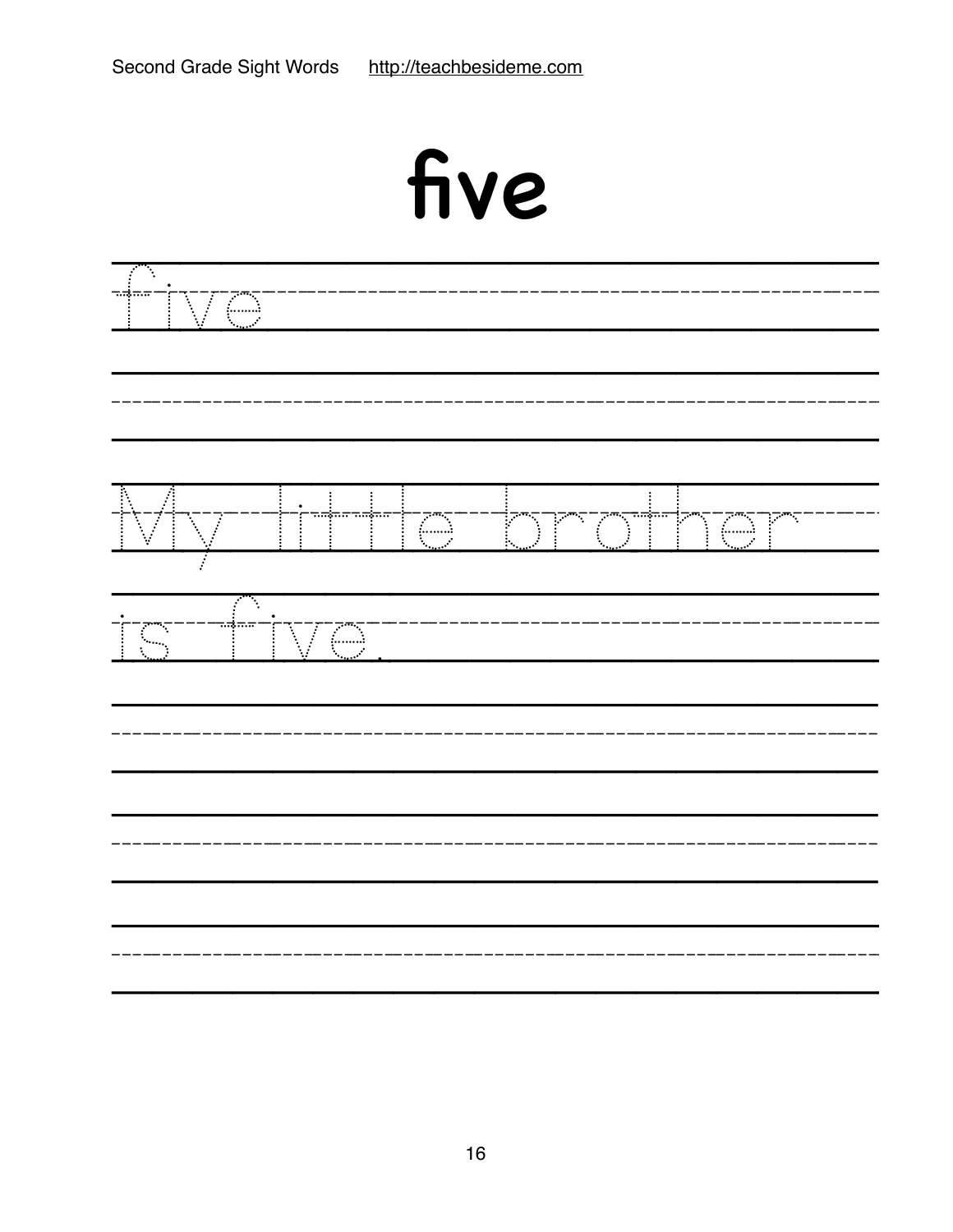|                                                                | found              |   |  |
|----------------------------------------------------------------|--------------------|---|--|
| ÷.<br>$\sum_{i=1}^n$<br>ŗ<br>$\ddot{\ddot{\phantom{a}}}\!\!\!$ |                    |   |  |
| \7™<br>}`{<br>S.                                               | na<br>VG           | Ţ |  |
| ٦<br>$\sum_{i=1}^{n}$<br>Ţ<br>$\prod_{i=1}^{n}$<br>i<br>I      | i.<br>$\mathbb{R}$ |   |  |
|                                                                |                    |   |  |
|                                                                |                    |   |  |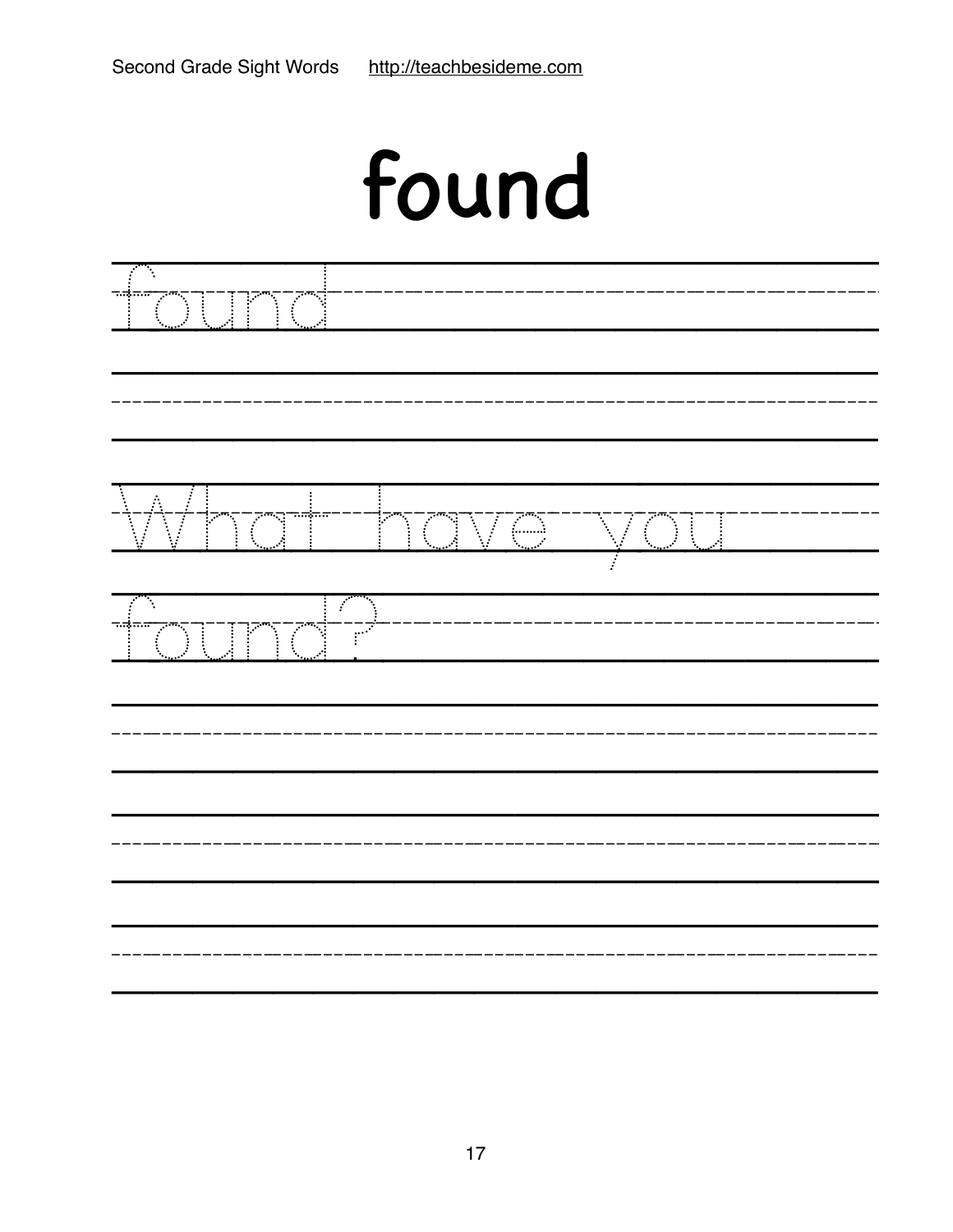|                                                                                                                | gave                      |       |                                             |  |
|----------------------------------------------------------------------------------------------------------------|---------------------------|-------|---------------------------------------------|--|
| Œ<br>$\mathbb{R}^3$                                                                                            |                           |       |                                             |  |
| Ń.<br>tana.<br>Tanàna amin'ny faritr'i No<br>V<br>$\sum_{i=1}^{n}$<br>$\bigvee$<br>$\ddot{ }$<br>$\mathcal{L}$ | $\overline{\mathbb{C}^3}$ | major | $\overline{\cdots}$<br>$\mathbb{Z}^m$<br>Ñ. |  |
| $\overline{\mathcal{L}}$<br>١<br>۷<br>فوا                                                                      |                           |       |                                             |  |
|                                                                                                                |                           |       |                                             |  |
|                                                                                                                |                           |       |                                             |  |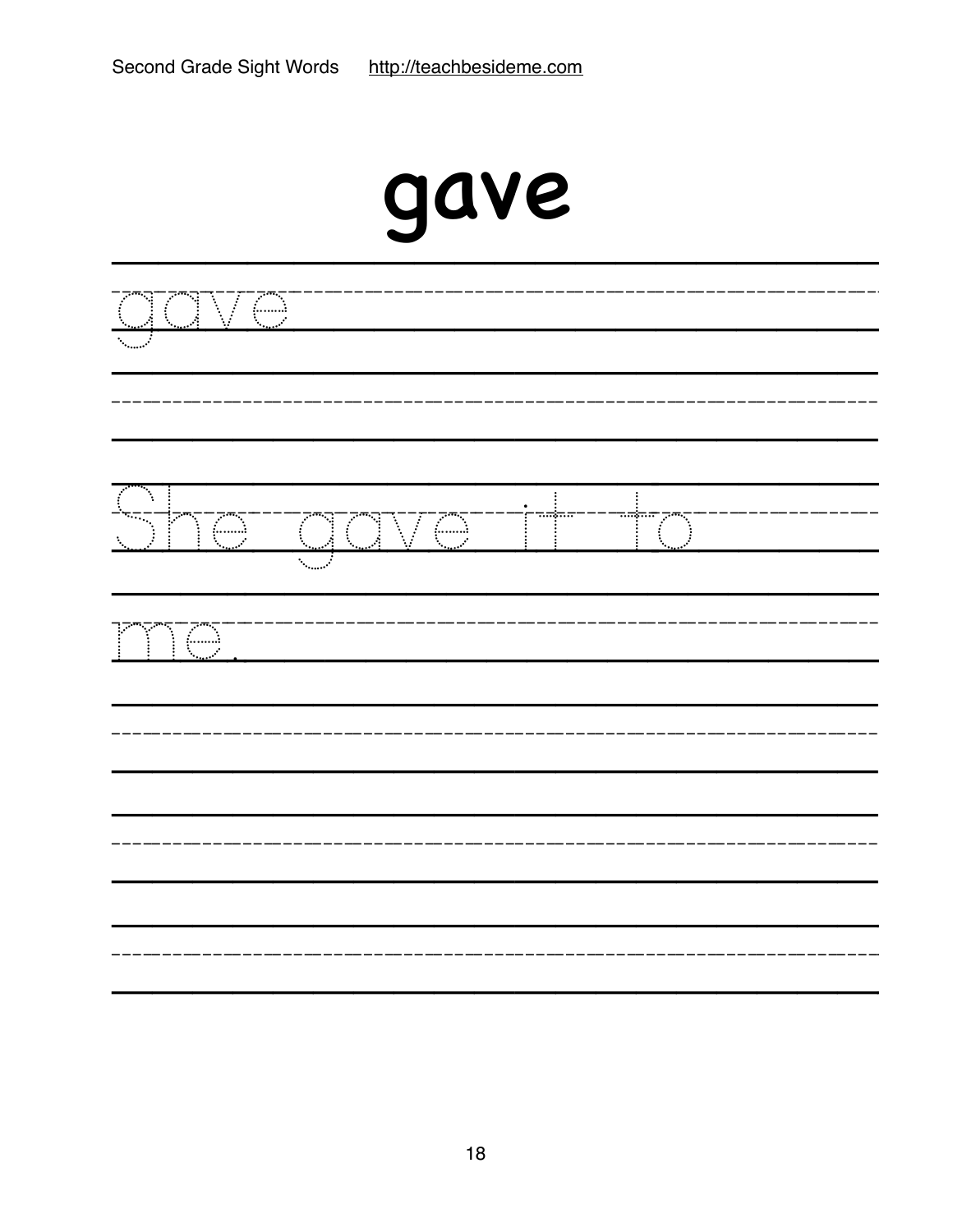|               |                    |                            | goes                           |                                 |         |
|---------------|--------------------|----------------------------|--------------------------------|---------------------------------|---------|
| $\frac{1}{4}$ | $\oplus$           | $\mathcal{L}_{\text{max}}$ |                                |                                 |         |
|               | $\sim$<br>×.<br>Ñ. |                            | $\mathcal{C}$<br>$\mathcal{L}$ | <b>TOTS</b><br>$\sum_{i=1}^{n}$ | rgreyey |
|               |                    |                            | NT T<br>Ţ                      |                                 |         |
|               |                    |                            |                                |                                 |         |
|               |                    |                            |                                |                                 |         |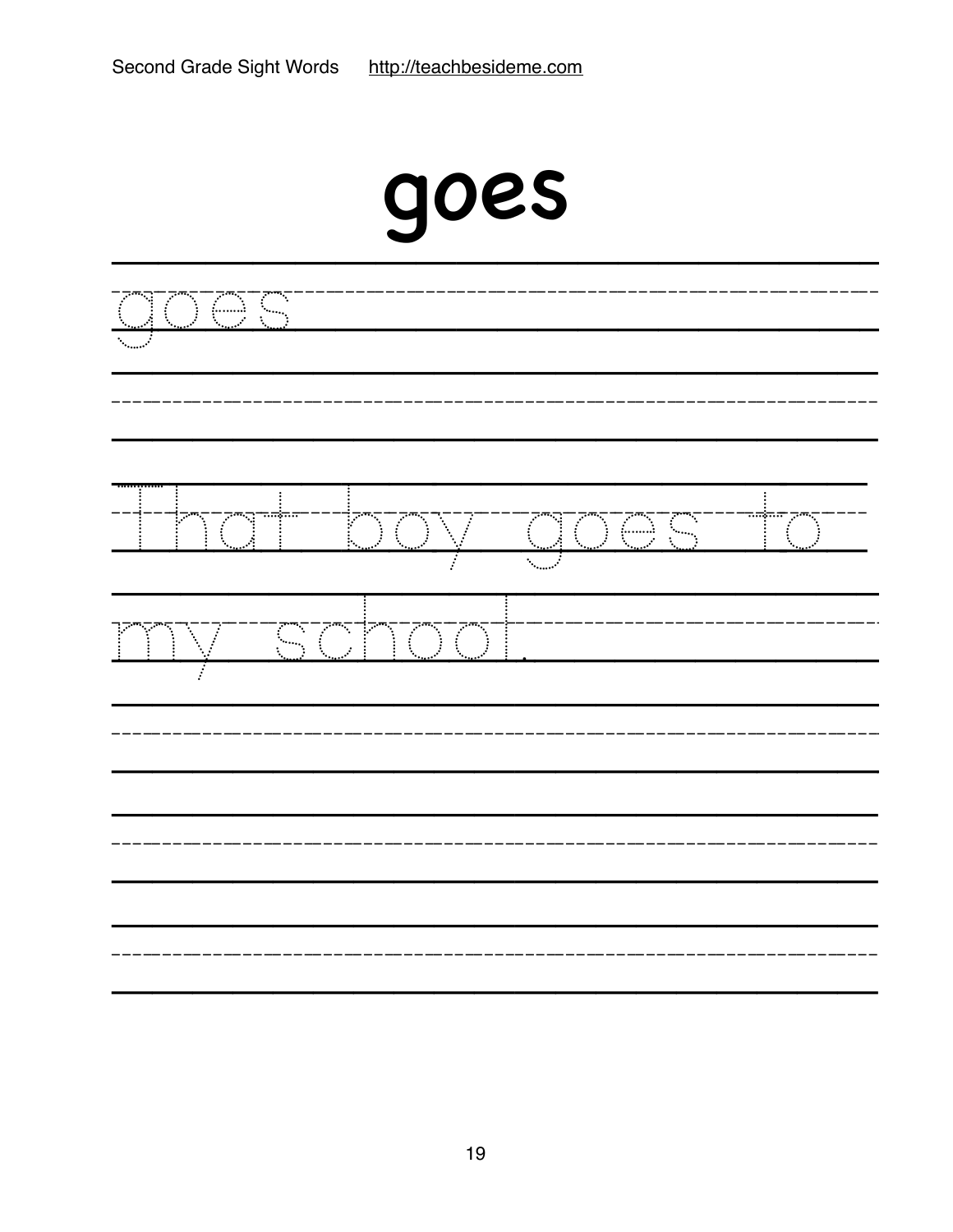| green                                                |
|------------------------------------------------------|
| O C<br>Ì,                                            |
| Œ<br>동동<br>Y<br>TO<br>Œ<br>N,<br>ŧ.                  |
| N,<br>$\overline{\mathbb{CP}}$<br>١<br>$\mathcal{L}$ |
|                                                      |
|                                                      |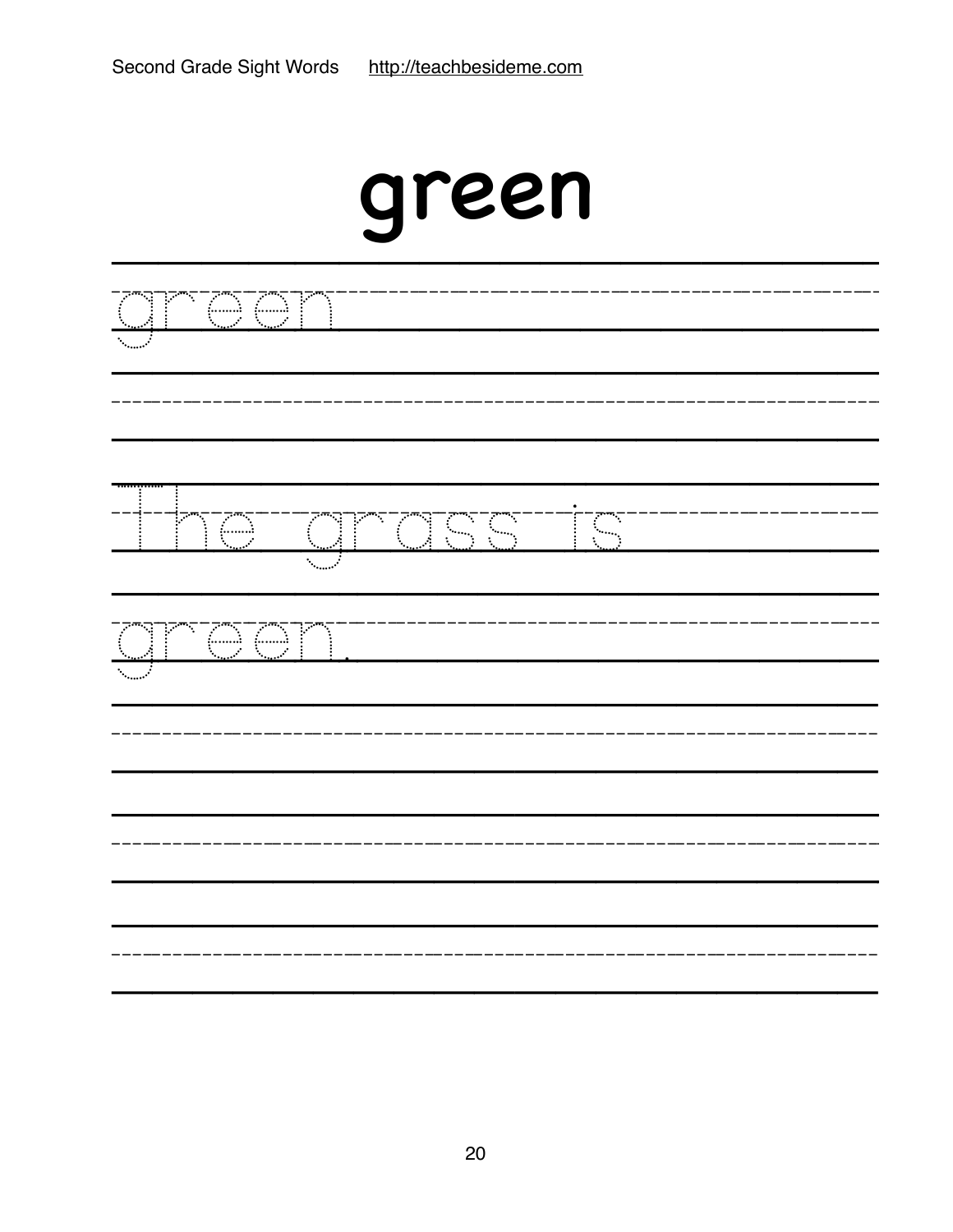| $\blacktriangleright$<br>$\blacktriangleright$ |
|------------------------------------------------|
|                                                |

|                                      | <u>ima totalist</u> | TM | ٦<br>Ç |  |
|--------------------------------------|---------------------|----|--------|--|
| ŀ<br><u>VI</u> S<br>$\sum_{i=1}^{n}$ |                     |    |        |  |
|                                      |                     |    |        |  |
|                                      |                     |    |        |  |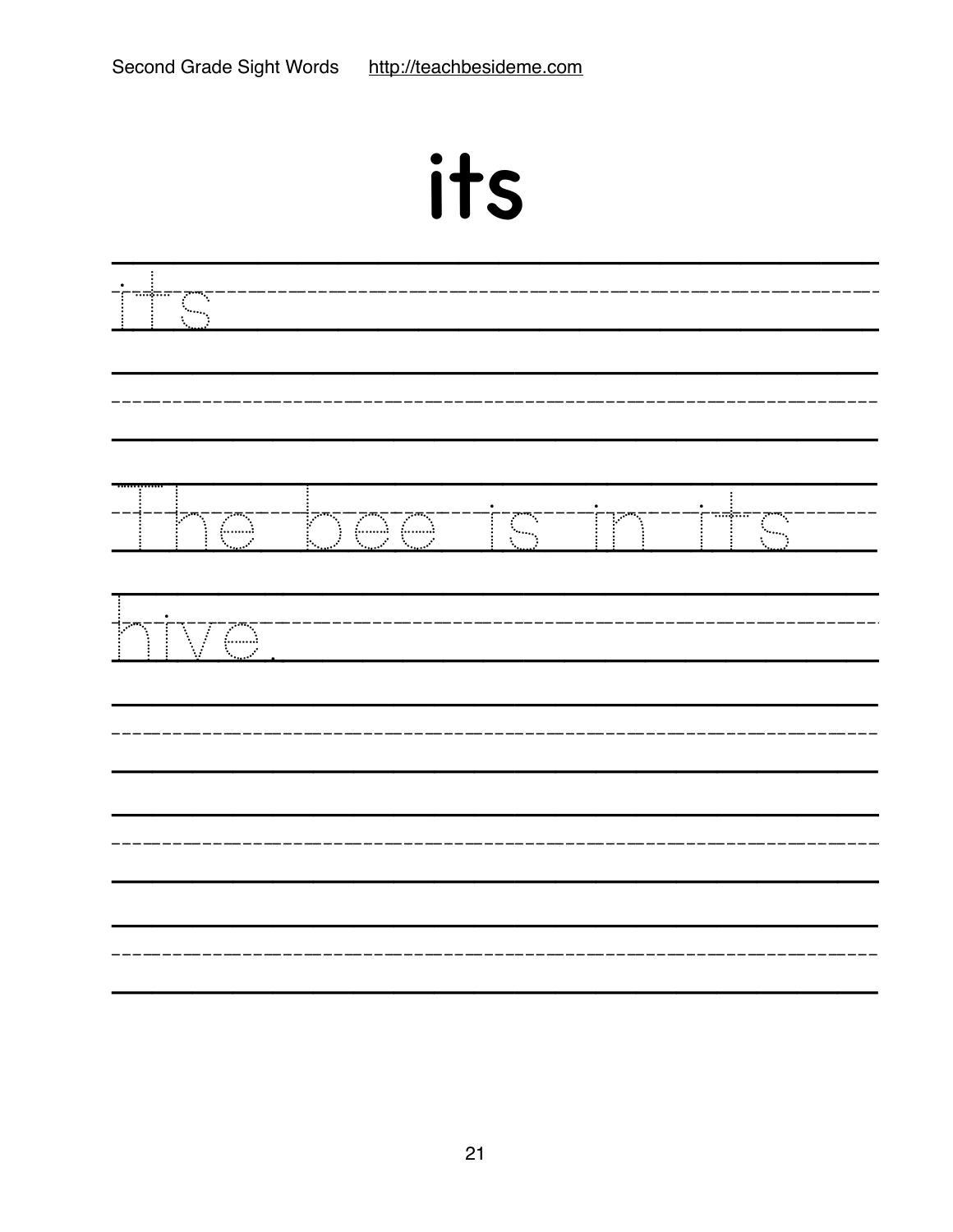## made

| <u>nado</u> |                                            |  |
|-------------|--------------------------------------------|--|
| <b>Me</b>   | <u>  "mado" junch</u>                      |  |
| ) in        | $\sum_{i=1}^n \mathbb{I}_i$<br>$\bigvee$ ( |  |
|             |                                            |  |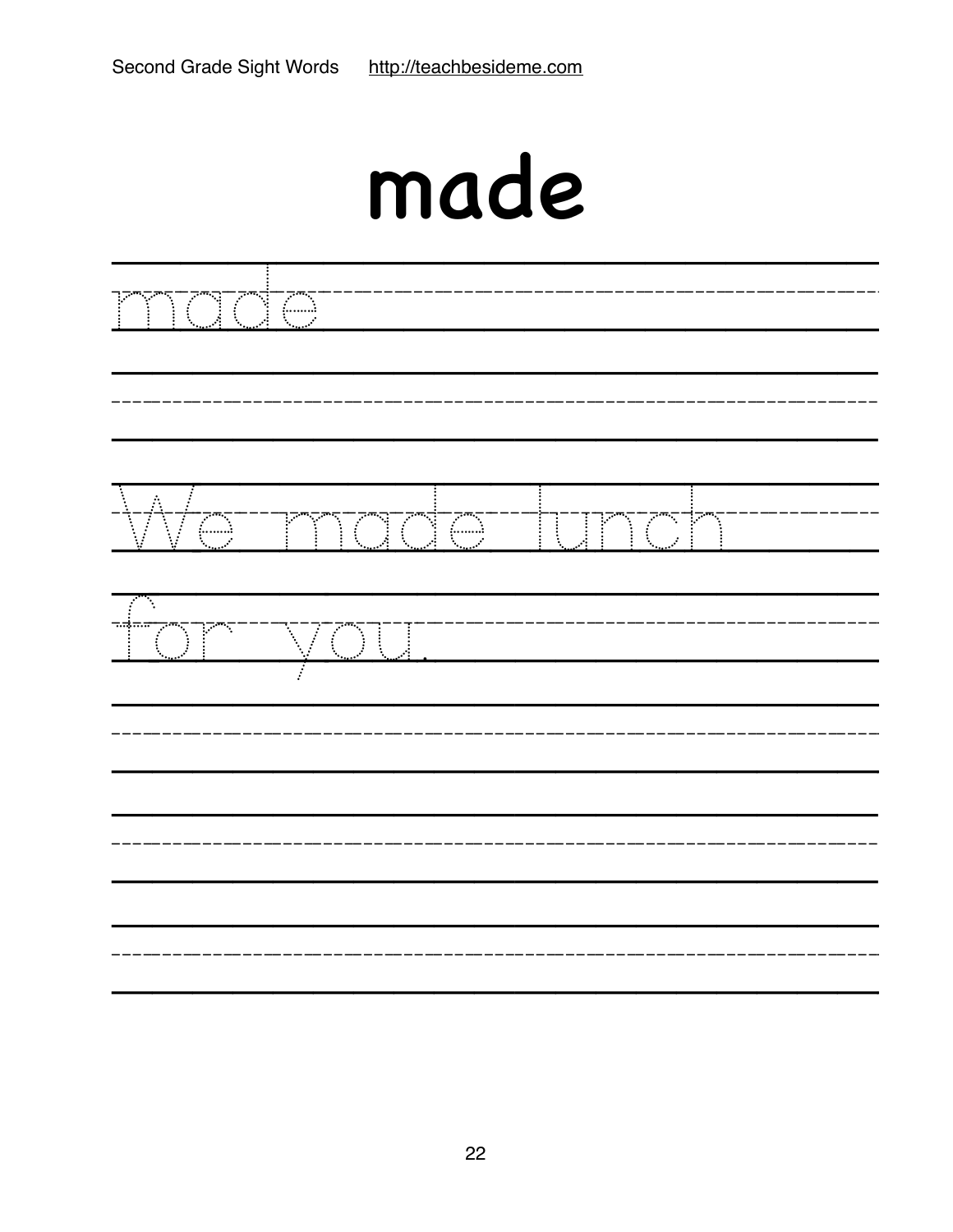| $\frac{1}{2}$       |                       |  |
|---------------------|-----------------------|--|
|                     | <u>Imperatore too</u> |  |
| Jr<br>$\frac{1}{2}$ | <u>iv poopte</u>      |  |
|                     |                       |  |
|                     |                       |  |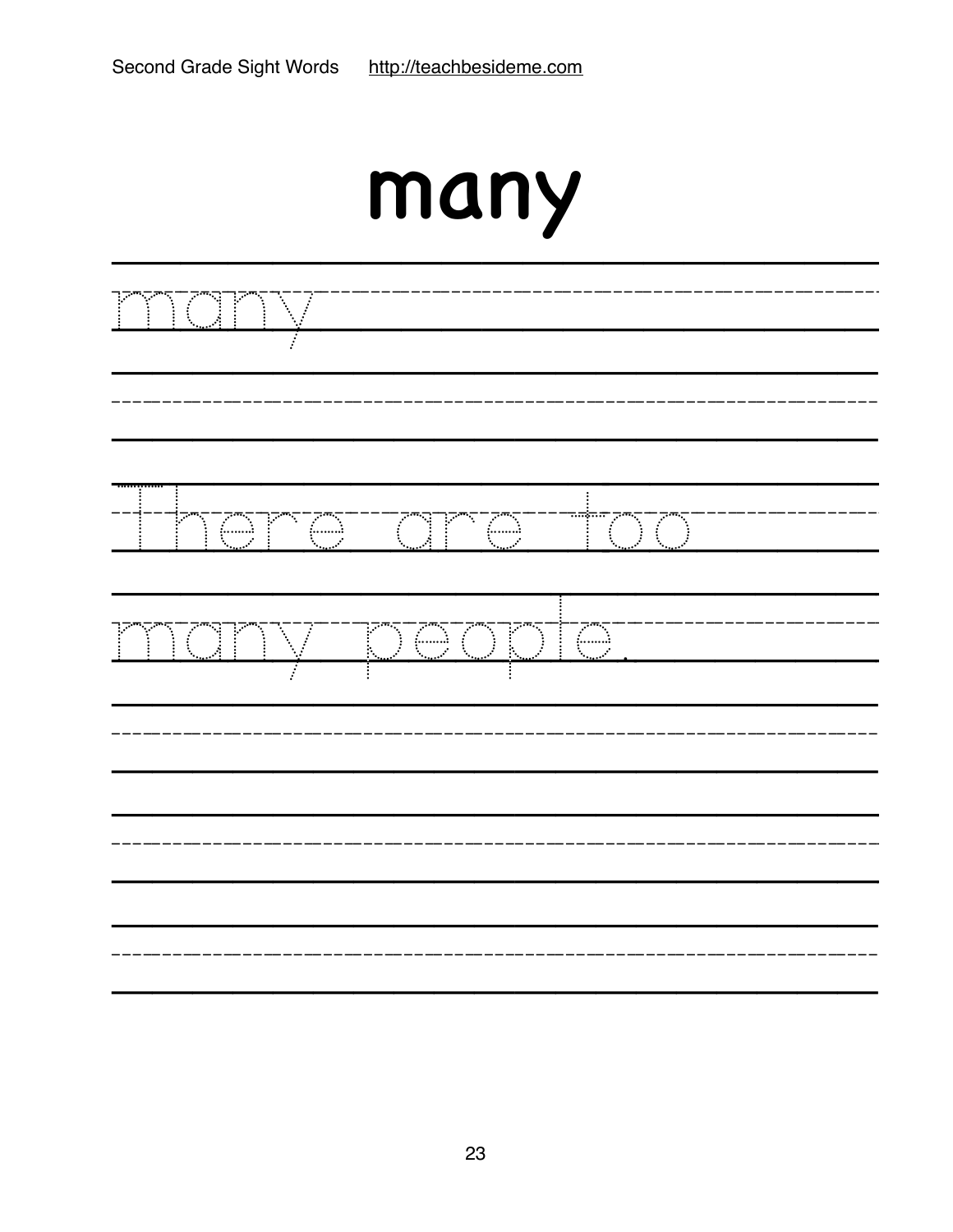| off                                                                                                                                                                               |  |  |  |  |
|-----------------------------------------------------------------------------------------------------------------------------------------------------------------------------------|--|--|--|--|
| $\overline{\mathcal{F}}$<br>Ņ.                                                                                                                                                    |  |  |  |  |
| ٦<br>١.<br>f<br>$\mathbb{R}^{n_{\nabla}}$<br>$\mathcal{L}^{\mathcal{P}^{\mathbf{a}}}$<br>$\mathbb{K}$<br>Œ<br>$\sum_{i=1}^{n}$<br>$\ddot{\ddot{\phantom{a}}}\,\ddot{\phantom{a}}$ |  |  |  |  |
| --------<br>!<br>$\mathbb{C}$<br>TOG<br>$\overline{\mathbb{C}}$<br>ST<br>ł.<br>$\sum_{i=1}^{n}$                                                                                   |  |  |  |  |
| $\overline{\mathbb{C}}$<br>$\mathbb{Z}^{\mathbb{Z}}$                                                                                                                              |  |  |  |  |
|                                                                                                                                                                                   |  |  |  |  |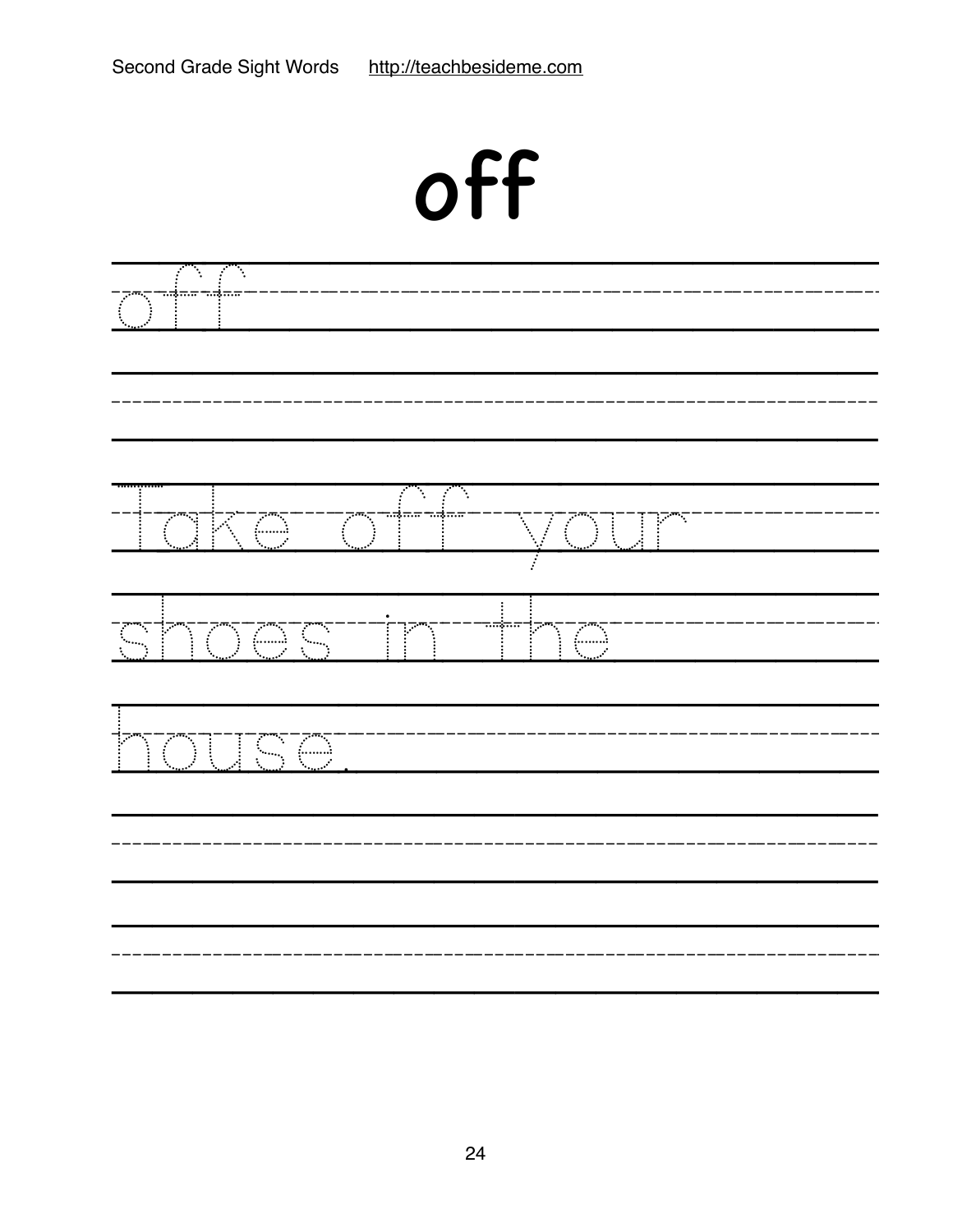|                                             |                                                                                                                                                                                                                                                                                                                                                          | or                                     |                                                                                                                     |
|---------------------------------------------|----------------------------------------------------------------------------------------------------------------------------------------------------------------------------------------------------------------------------------------------------------------------------------------------------------------------------------------------------------|----------------------------------------|---------------------------------------------------------------------------------------------------------------------|
| Τ                                           |                                                                                                                                                                                                                                                                                                                                                          |                                        |                                                                                                                     |
| $\mathbb{Z}^\infty$                         | $\mathcal{L}$                                                                                                                                                                                                                                                                                                                                            | Ť<br>$\mathop{\nabla\!}\nolimits$<br>Ţ | $\overline{\left(\begin{smallmatrix} 0\\ 1\\ 1\\ 1 \end{smallmatrix}\right)}$<br>्राण्या<br>。<br>[<br>$\mathcal{L}$ |
| $\mathcal{L}_{\mathcal{L}}$<br>F<br>ri<br>B | 7<br>$\begin{bmatrix} 1 & 1 & 1 \\ 1 & 1 & 1 \\ 1 & 1 & 1 \\ 1 & 1 & 1 \\ 1 & 1 & 1 \\ 1 & 1 & 1 \\ 1 & 1 & 1 \\ 1 & 1 & 1 \\ 1 & 1 & 1 \\ 1 & 1 & 1 \\ 1 & 1 & 1 \\ 1 & 1 & 1 \\ 1 & 1 & 1 \\ 1 & 1 & 1 \\ 1 & 1 & 1 \\ 1 & 1 & 1 \\ 1 & 1 & 1 \\ 1 & 1 & 1 \\ 1 & 1 & 1 \\ 1 & 1 & 1 \\ 1 & 1 & 1 \\ 1 & 1 & 1 \\ 1 & 1 & 1 \\ 1 & 1 & $<br>Y<br>::::: | F                                      |                                                                                                                     |
|                                             |                                                                                                                                                                                                                                                                                                                                                          |                                        |                                                                                                                     |
| -----                                       | -----                                                                                                                                                                                                                                                                                                                                                    |                                        |                                                                                                                     |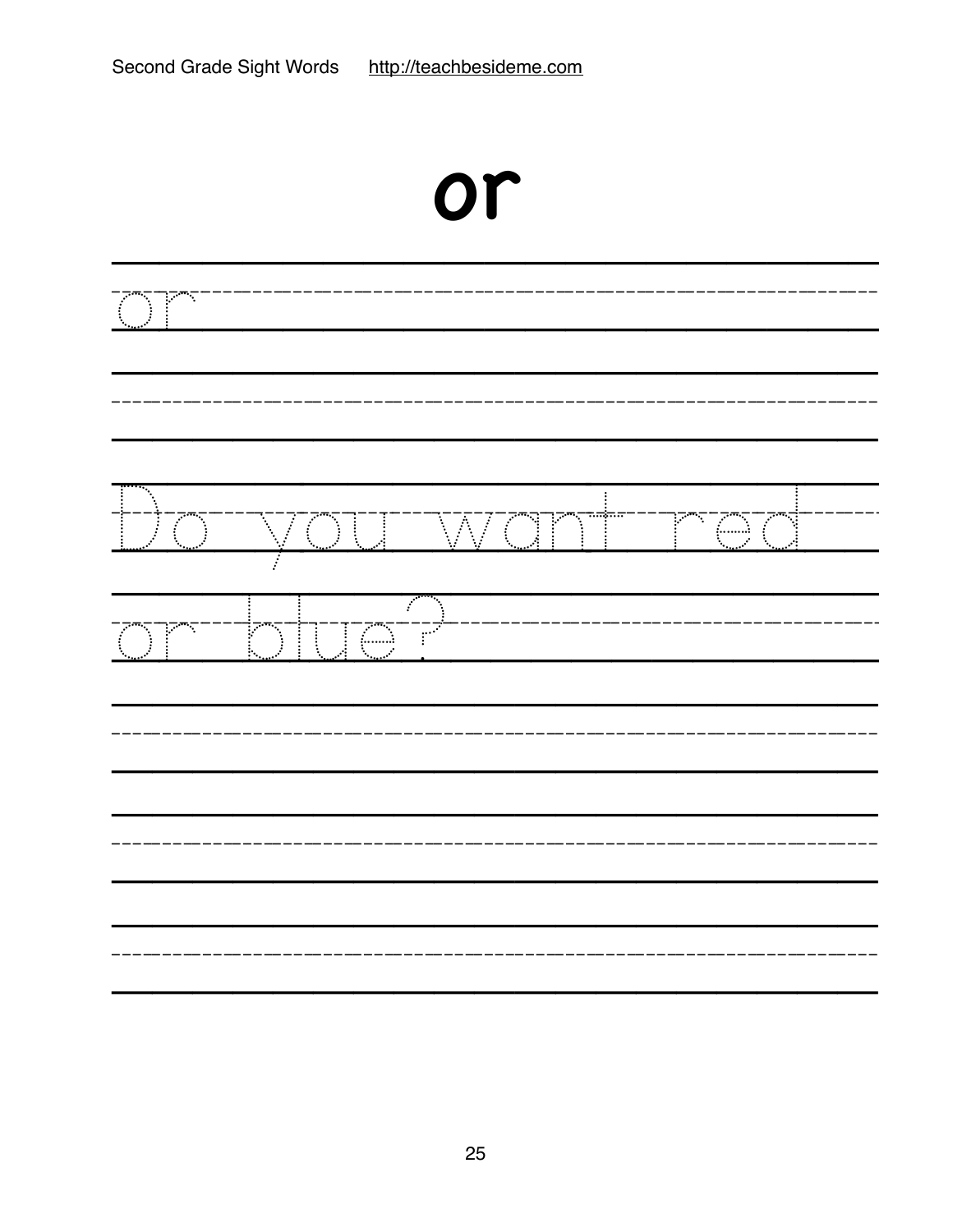# pull

| $\frac{1}{2}$                                                                                                                                                                                                                                                                                                                                                                                                                                                |                     |
|--------------------------------------------------------------------------------------------------------------------------------------------------------------------------------------------------------------------------------------------------------------------------------------------------------------------------------------------------------------------------------------------------------------------------------------------------------------|---------------------|
| $\overline{\mathbb{F}}$<br>T<br>$\begin{array}{c}\n\hline\n\\ \hline\n\\ \hline\n\\ \hline\n\\ \hline\n\\ \hline\n\\ \hline\n\\ \hline\n\\ \hline\n\\ \hline\n\\ \hline\n\\ \hline\n\\ \hline\n\\ \hline\n\\ \hline\n\\ \hline\n\\ \hline\n\\ \hline\n\\ \hline\n\\ \hline\n\\ \hline\n\\ \hline\n\\ \hline\n\\ \hline\n\\ \hline\n\\ \hline\n\\ \hline\n\\ \hline\n\\ \hline\n\\ \hline\n\\ \hline\n\\ \hline\n\\ \hline\n\\ \hline\n\\ \hline\n\\ \h$<br>Ť | <u> 10 Troperas</u> |
| <u>tora</u><br><u>tara</u><br>ľ                                                                                                                                                                                                                                                                                                                                                                                                                              | <u> IWOU TOAN</u>   |
|                                                                                                                                                                                                                                                                                                                                                                                                                                                              |                     |
|                                                                                                                                                                                                                                                                                                                                                                                                                                                              |                     |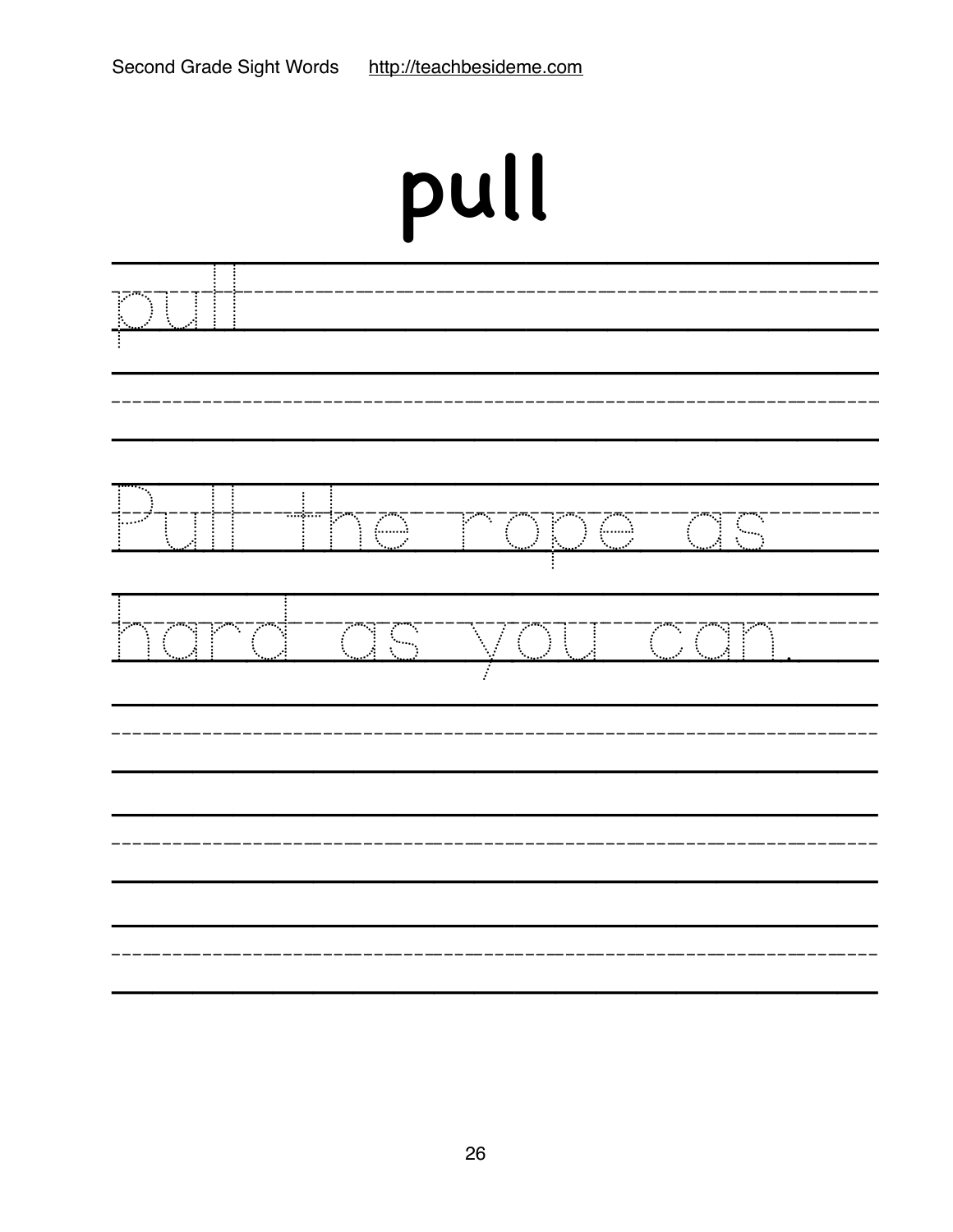| read                                                                                                                       |
|----------------------------------------------------------------------------------------------------------------------------|
| $\mathbb{Z}$                                                                                                               |
| $\sum_{i=1}^{n}$<br>$\overline{\mathbb{C}}$<br>٦<br>$\mathbb{Z}$<br>٠.<br>$\mathcal{L}^{\mathcal{L}}$<br>k.                |
| K<br>V<br>$\overline{\mathcal{P}}$<br>$\bar{\mathcal{L}}$<br>$\sum_{i=1}^{n}$<br>Į<br>$\bar{\rm W}$<br>$\bar{\mathcal{L}}$ |
|                                                                                                                            |
|                                                                                                                            |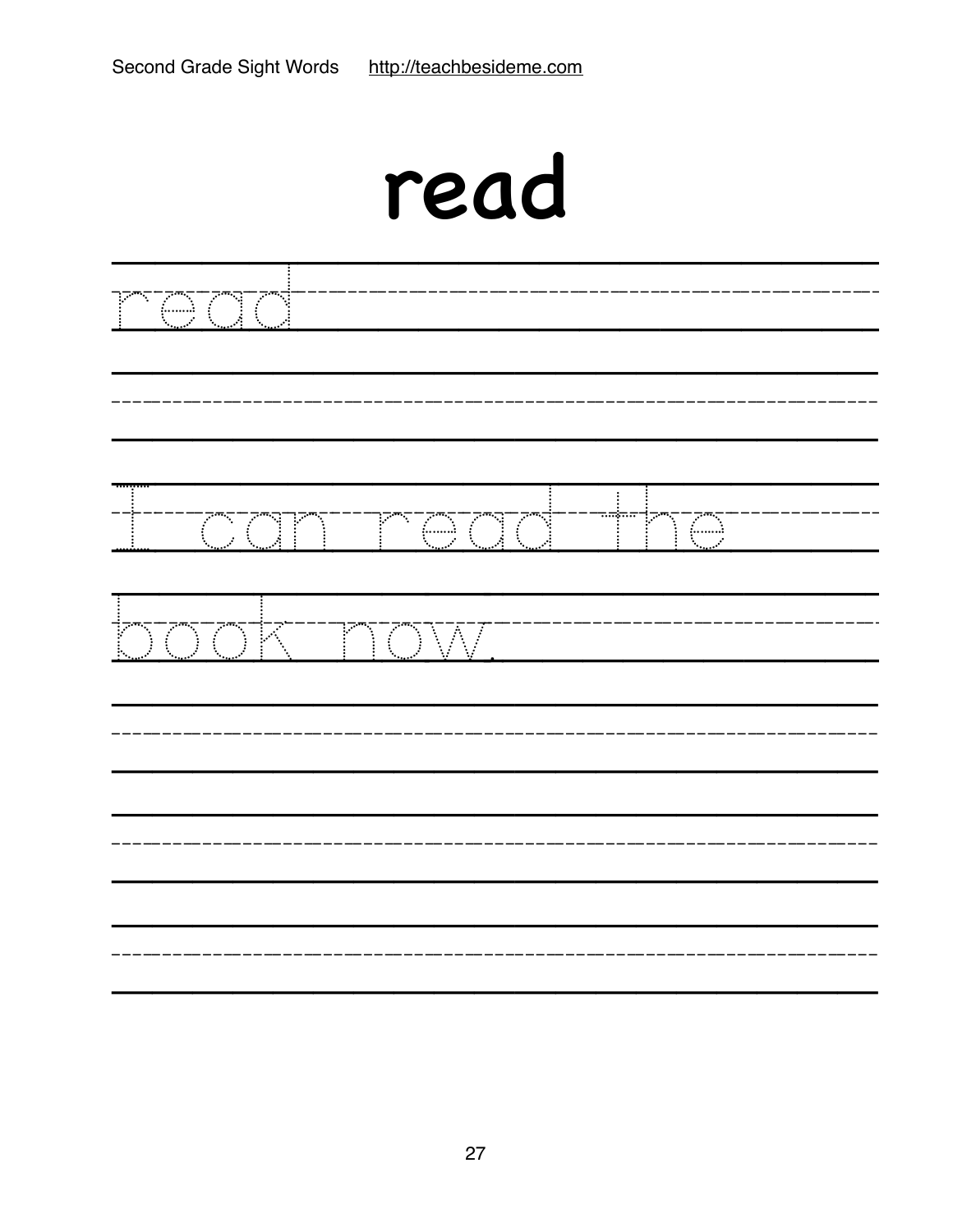| right |   |         |              |  |   |
|-------|---|---------|--------------|--|---|
|       |   |         |              |  |   |
| ٠.    |   | mç.     |              |  | ٦ |
|       | V | N,<br>f | Ţ<br>्<br>पु |  |   |
|       |   |         |              |  |   |
|       |   |         |              |  |   |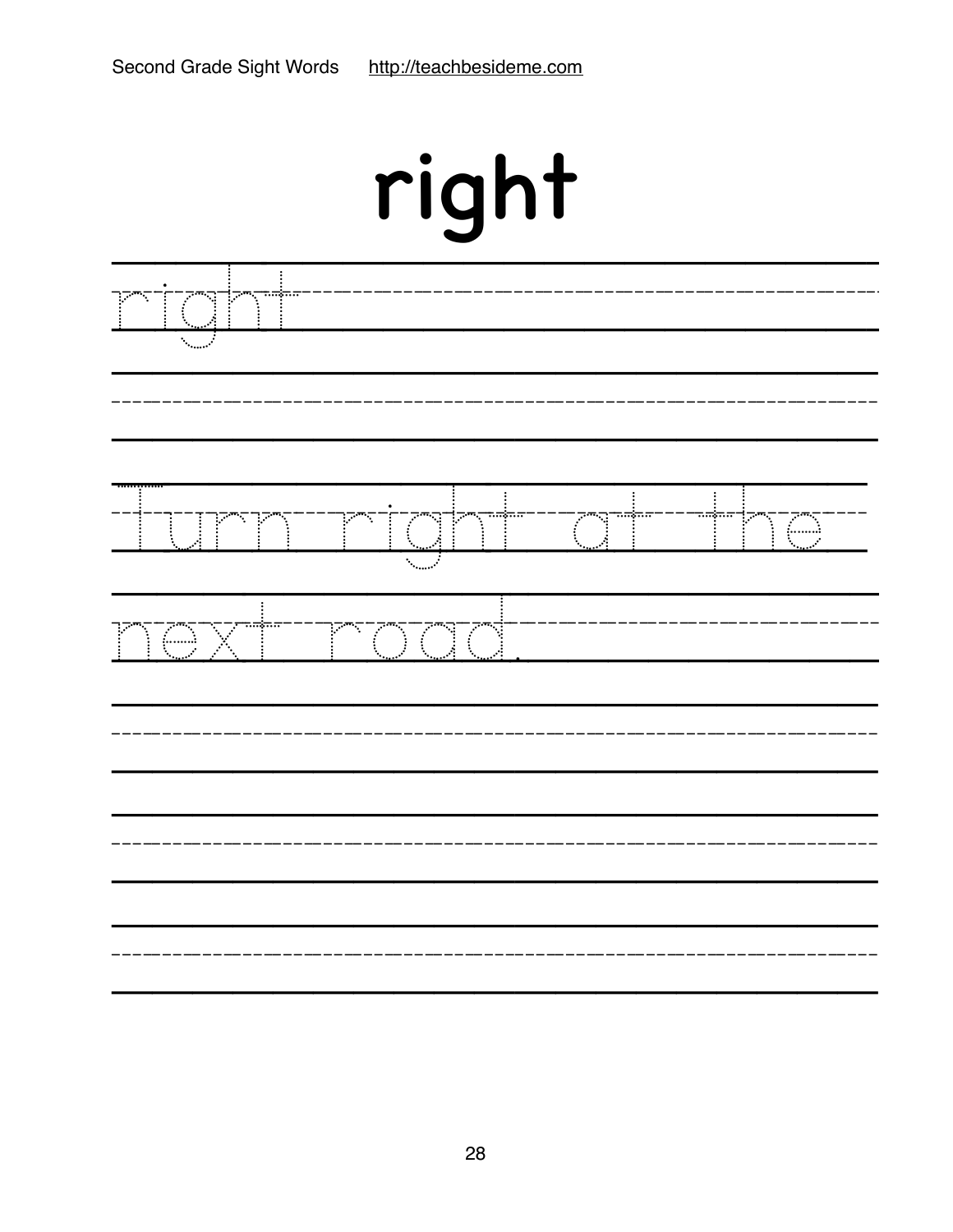| sing                                                                                                                            |  |  |  |  |
|---------------------------------------------------------------------------------------------------------------------------------|--|--|--|--|
| $\mathcal{E}_{\mathcal{A}}$<br>٦                                                                                                |  |  |  |  |
| 35<br>Ŷ,<br>٦<br>$\ddot{\phantom{a}}$<br>٦Ŷ,<br>Ĺ.,<br>فلمبر<br>t,<br>$\mathcal{E}_{\mathcal{E}}$<br>$\mathcal{N}_{\text{max}}$ |  |  |  |  |
| ۰.<br>$\frac{1}{2}$                                                                                                             |  |  |  |  |
|                                                                                                                                 |  |  |  |  |
| ------------                                                                                                                    |  |  |  |  |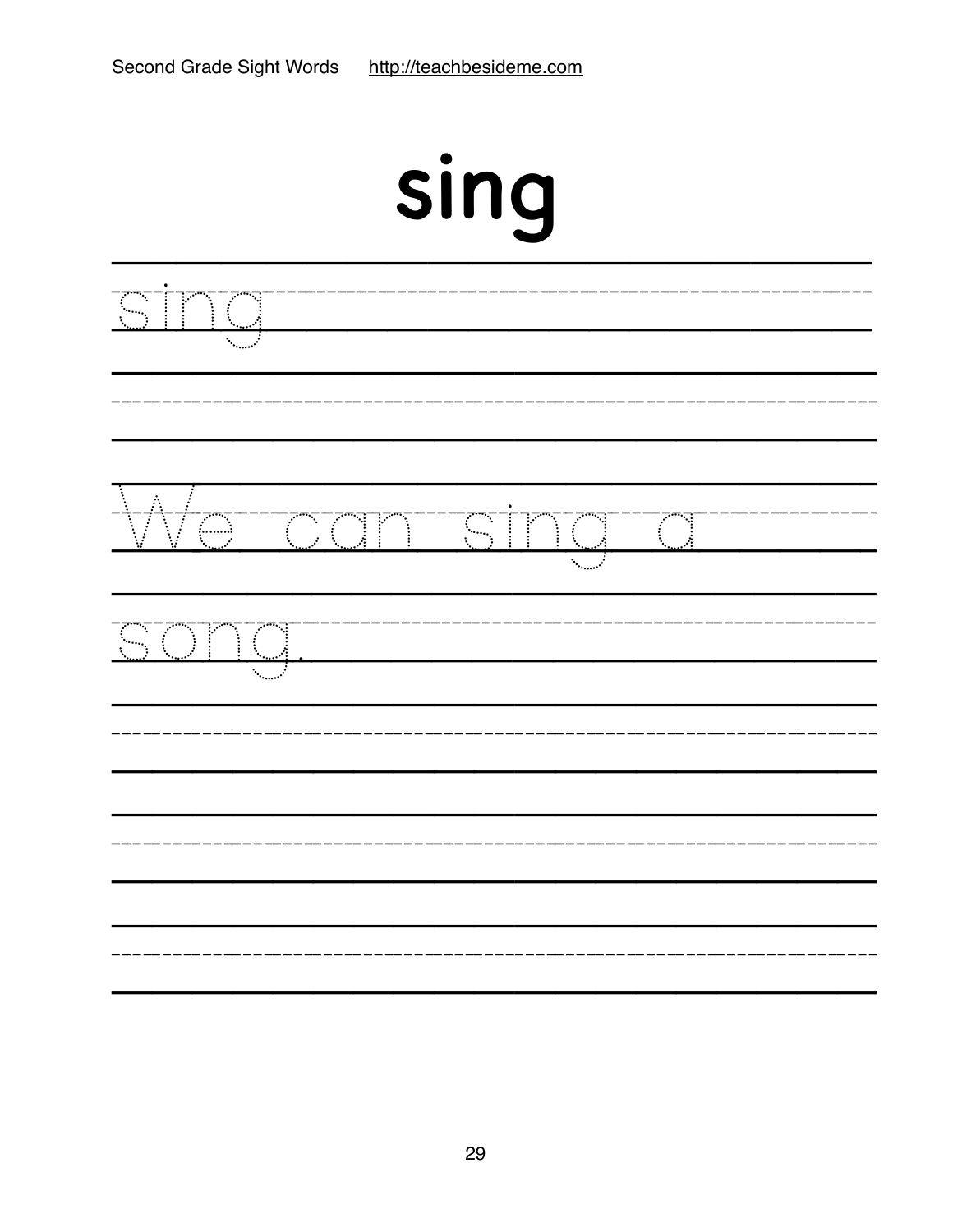| sit              |                 |           |  |                         |  |
|------------------|-----------------|-----------|--|-------------------------|--|
| $\mathbb{R}$     |                 |           |  |                         |  |
| <del></del>      | TS <sup>T</sup> | TIMOTTOTT |  | $\overline{\mathbb{C}}$ |  |
| $\sum_{i=1}^{n}$ | JWF<br>Ì        |           |  |                         |  |
|                  |                 |           |  |                         |  |
|                  |                 |           |  |                         |  |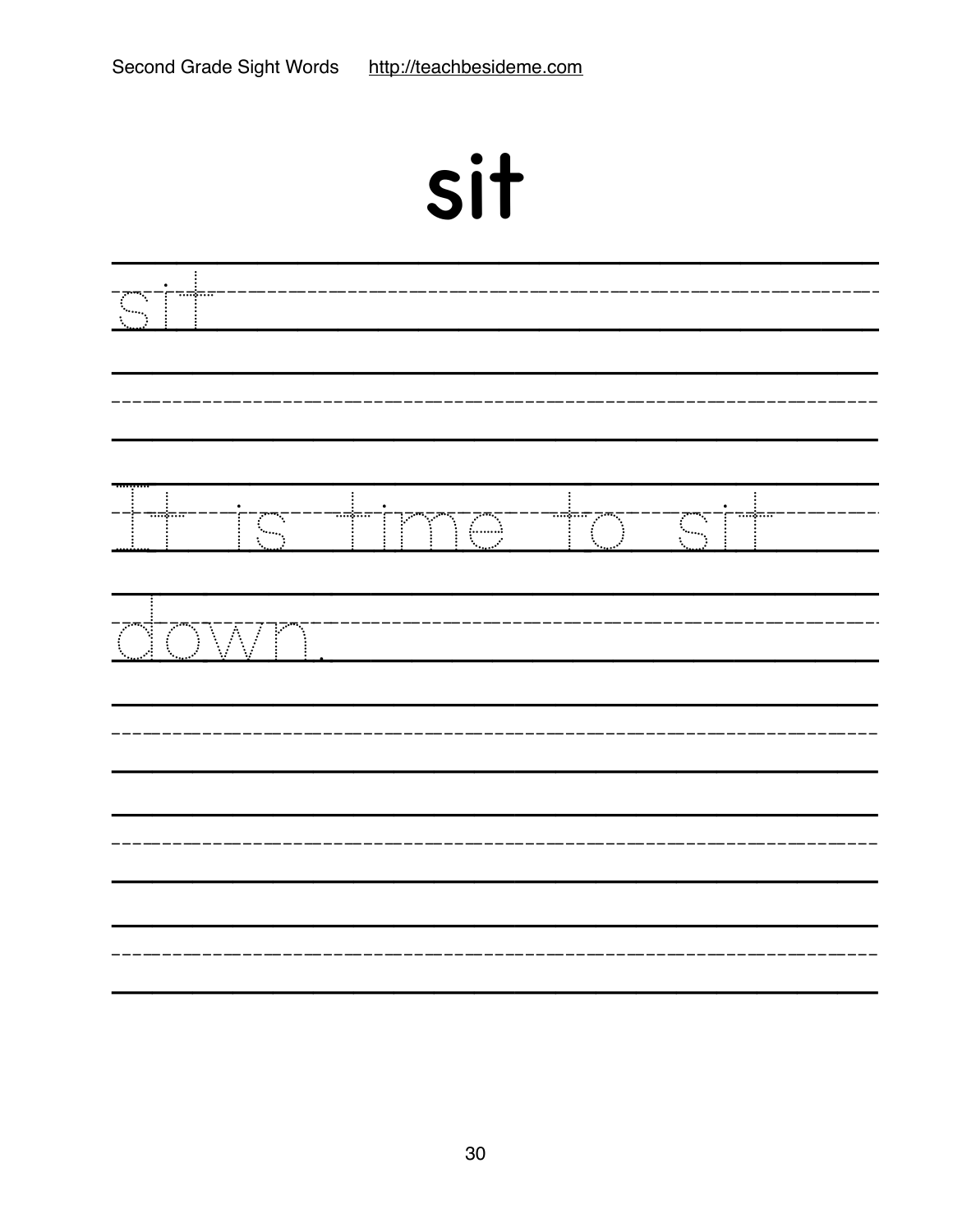|   | sleep                                     |                           |   |                                    |  |  |
|---|-------------------------------------------|---------------------------|---|------------------------------------|--|--|
| ٦ | $\bigoplus$<br>$\left(\frac{1}{2}\right)$ |                           |   |                                    |  |  |
|   | ZÑ<br>ŧ                                   | į<br>7                    | ् | OOK<br>$\mathcal{L}_{\mathcal{A}}$ |  |  |
|   | 755                                       | $\mathbf{r}^{\mathbf{r}}$ |   |                                    |  |  |
|   |                                           |                           |   |                                    |  |  |
|   |                                           |                           |   |                                    |  |  |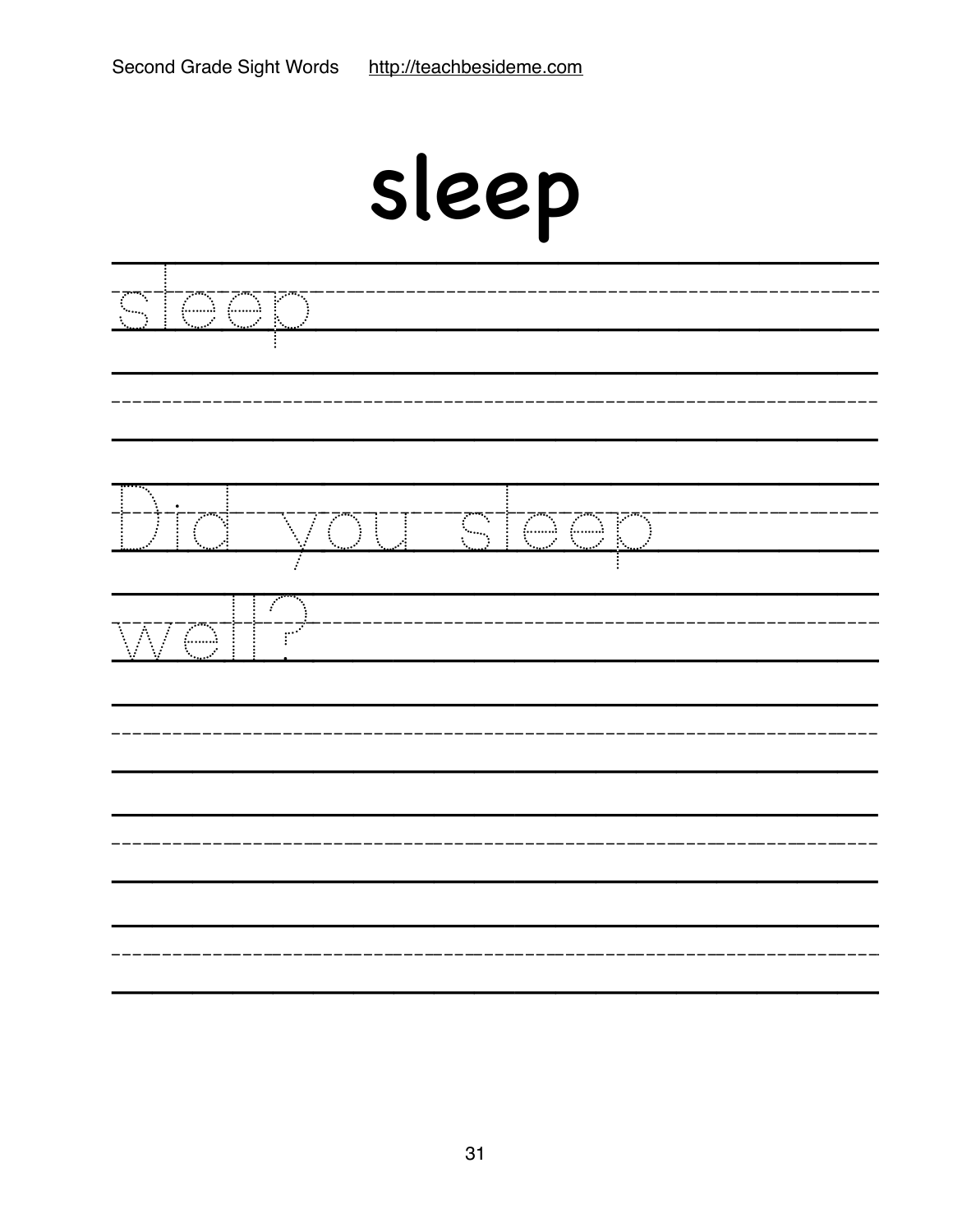# tell

| $\mathbb{C}^1$                  |                                                          |                                                                  |                          |  |
|---------------------------------|----------------------------------------------------------|------------------------------------------------------------------|--------------------------|--|
| ्<br>स<br><u>tuan</u>           | <u>VOU</u>                                               | $\begin{array}{c} \begin{array}{c} \top \end{array} \end{array}$ | TO<br>$\mathcal{L}$<br>Y |  |
| $\sum_{i=1}^{n}$<br>्लाहरू<br>स | $\overline{\phantom{a}}$<br>$\overline{\mathbb{C}}$<br>Ŧ |                                                                  |                          |  |
|                                 |                                                          |                                                                  |                          |  |
|                                 |                                                          |                                                                  |                          |  |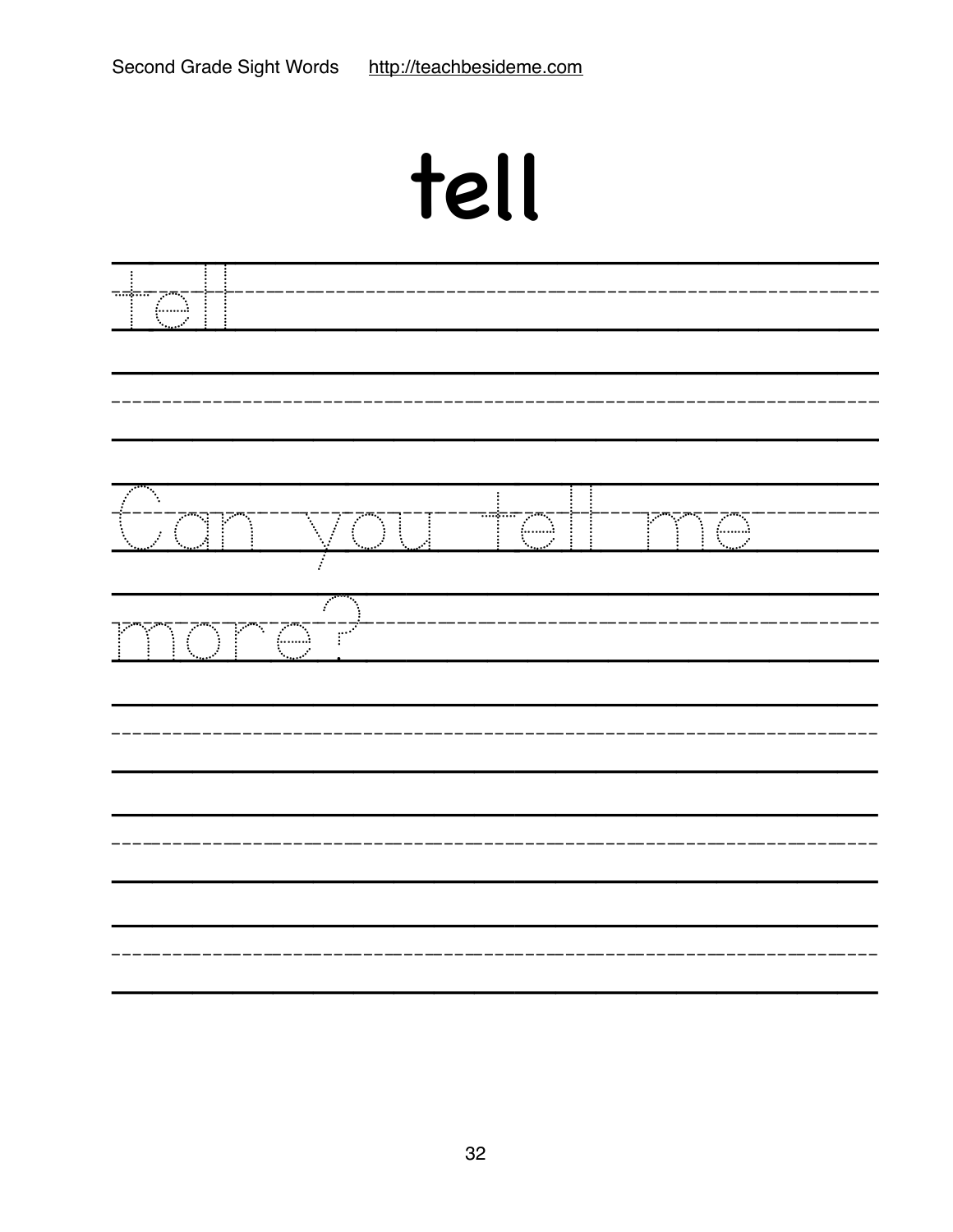## their

| $\overline{\cdots}$<br>h | <b>PAS</b><br>$\leftarrow$<br>$\vdots$ |                                                        |                     |  |
|--------------------------|----------------------------------------|--------------------------------------------------------|---------------------|--|
|                          |                                        | <b>PAS</b><br><del></del>                              | $\mathcal{G}$<br>Ń. |  |
|                          | $\mathbb{C}_{\mathbb{Q}}$              | $\overline{\mathbb{C}}$<br>$\mathcal{L}^{\mathcal{I}}$ |                     |  |
|                          |                                        |                                                        |                     |  |
|                          |                                        |                                                        |                     |  |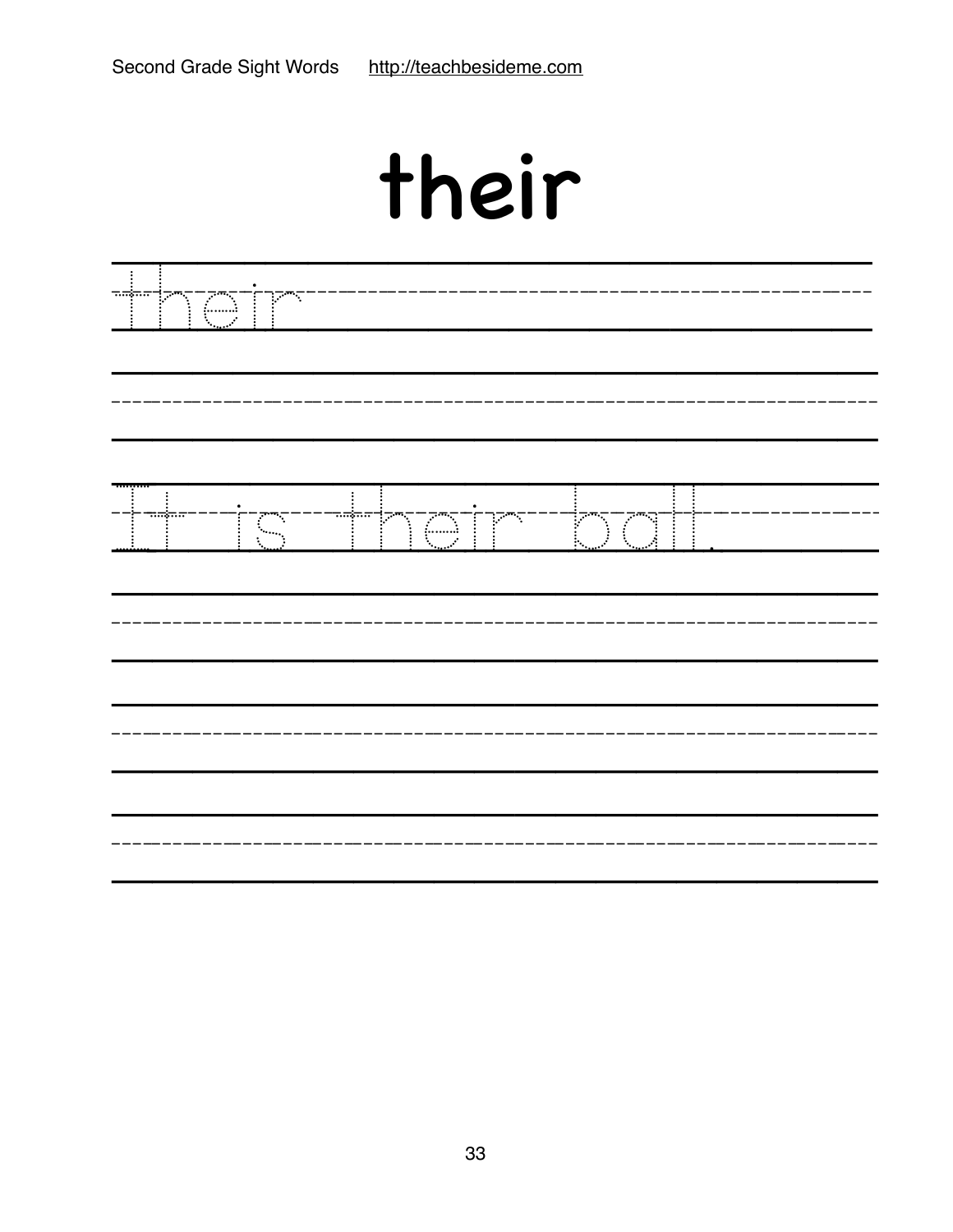### these

| 1000                |              |                               |     |  |  |  |
|---------------------|--------------|-------------------------------|-----|--|--|--|
| $\mathcal{C}$       | <u>TOSOS</u> | Ť<br>$\mathbb{C}$<br>XQT<br>Ţ | Tra |  |  |  |
| 可<br>$\mathbb{R}^2$ | ST<br>Ť      | ÷<br>$\sum_{i=1}^{n}$<br>J    |     |  |  |  |
|                     |              |                               |     |  |  |  |
|                     |              |                               |     |  |  |  |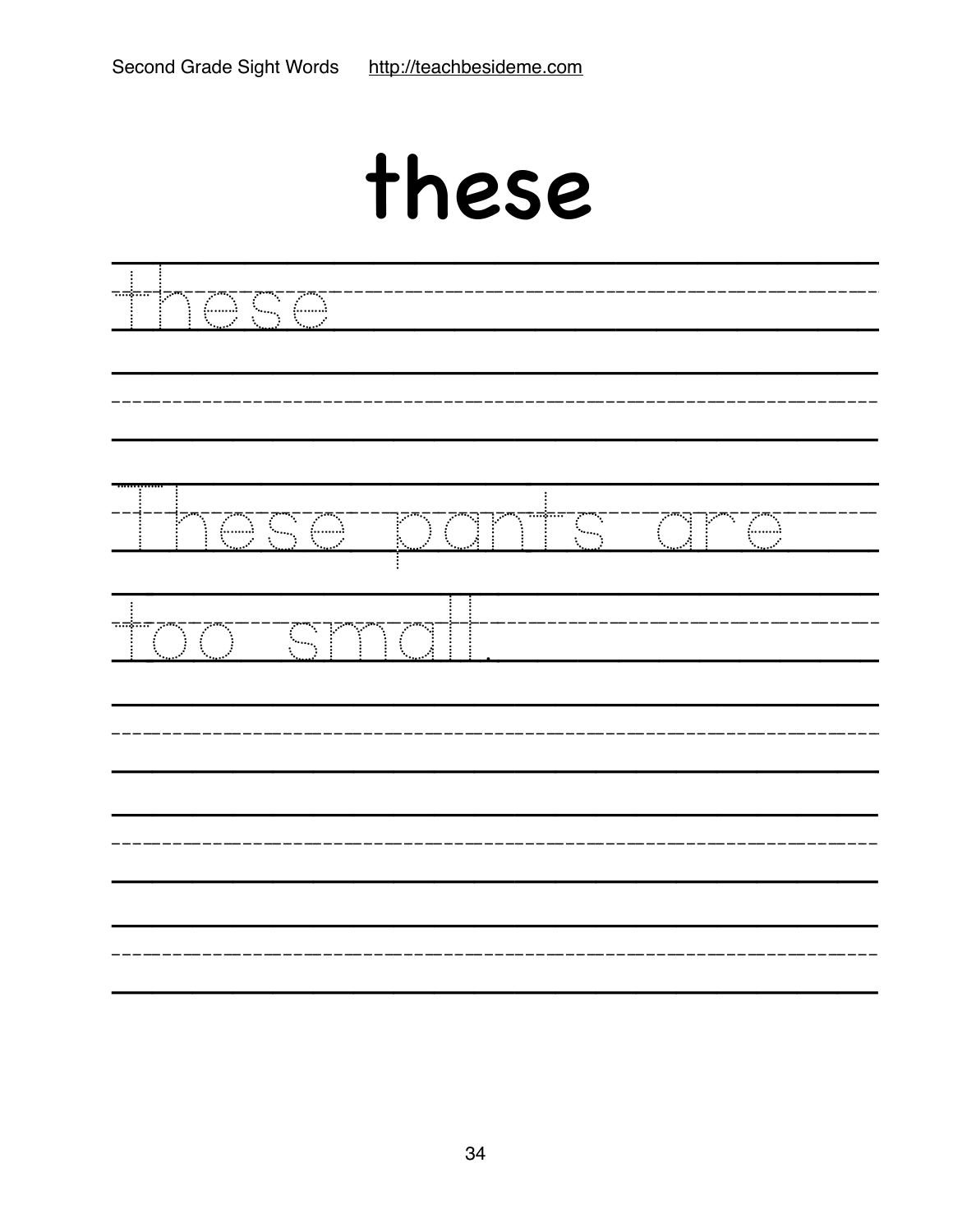### those

| حمزت<br>D TS C<br>$\frac{1}{2}$     |                                     |        |           |
|-------------------------------------|-------------------------------------|--------|-----------|
| $\overline{\mathbb{C}}$<br>$\vdots$ | $\textcircled{f}$<br>$\mathbb{R}^n$ | ™<br>! | SC<br>TP. |
|                                     |                                     |        |           |
|                                     |                                     |        |           |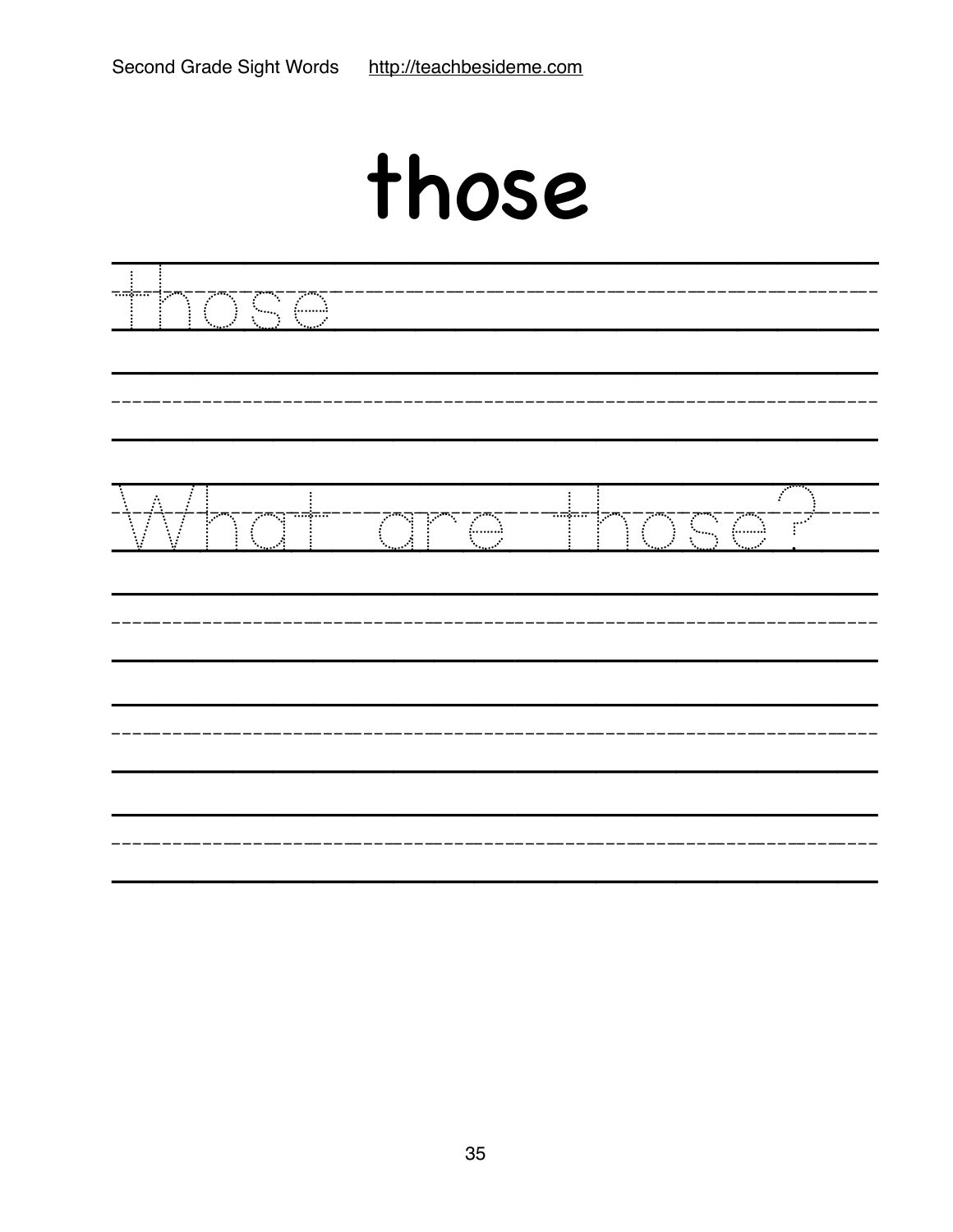| upon                                                                                                                                                                                              |              |                 |  |  |
|---------------------------------------------------------------------------------------------------------------------------------------------------------------------------------------------------|--------------|-----------------|--|--|
| ľ<br>٦                                                                                                                                                                                            |              |                 |  |  |
| Á<br>$\begin{array}{c} \overline{C} \ \overline{C} \end{array}$<br>775<br><br>Z<br>$\sum_{i=1}^{n}$<br>75<br>j<br>i<br>I<br>$\overline{\mathcal{L}}$<br>$\mathcal{L}^{\mathcal{L}}$               | l.<br>!<br>١ | <b>ZEN</b><br>À |  |  |
| Τ<br>Т,<br>$\mathcal{L}_{\mathcal{A}}$<br>V<br>$\mathcal{L}^{\mathcal{L}}$<br>Ç<br>$\mathcal{L}_{\mathcal{A}}$<br>١.<br>$\overline{\mathcal{L}_{\text{model}}}$<br>$\mathcal{P}$<br>$\mathcal{L}$ | नम∙          |                 |  |  |
|                                                                                                                                                                                                   |              |                 |  |  |
|                                                                                                                                                                                                   |              |                 |  |  |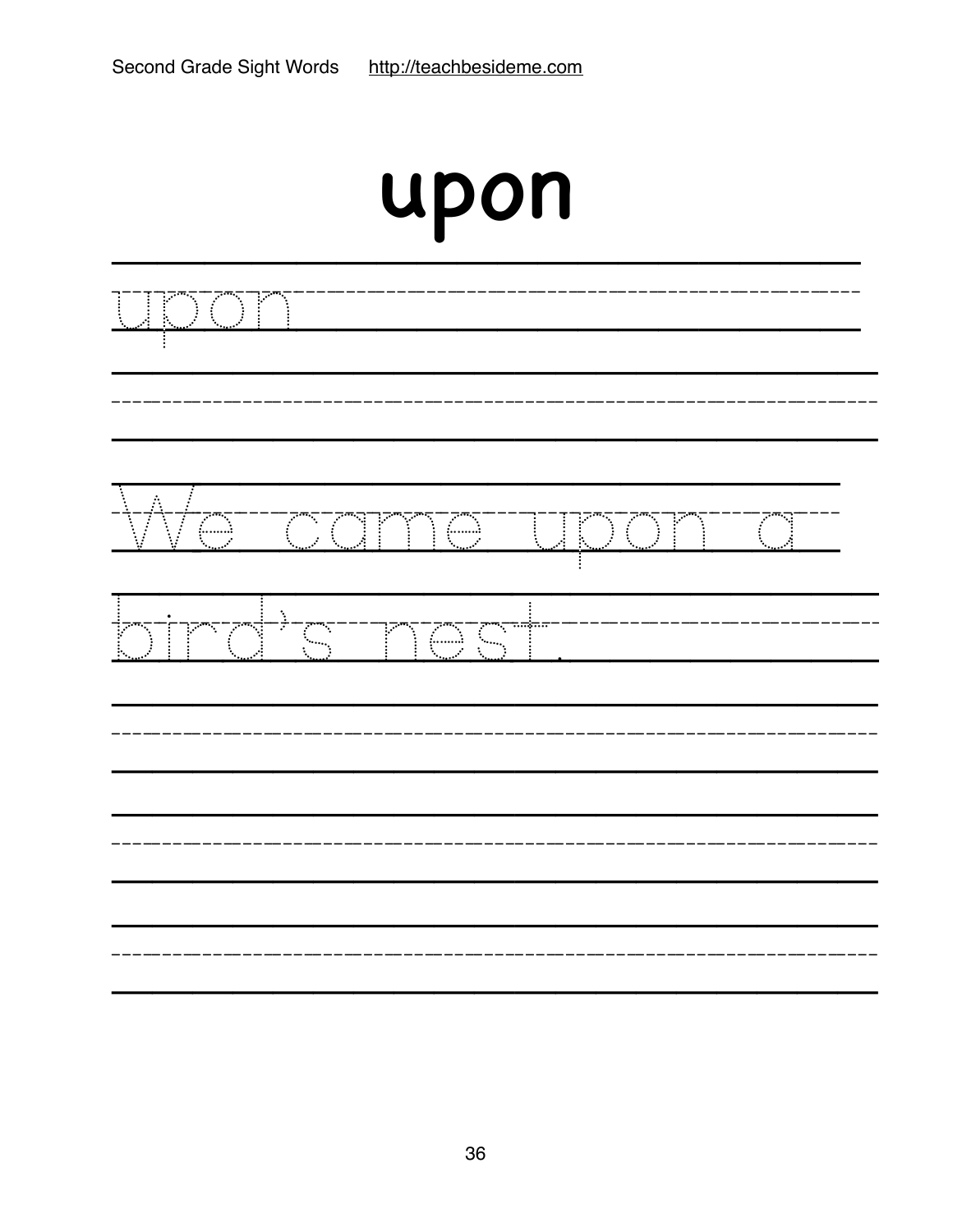| $\frac{1}{4}$<br>٦ |               |                         |                          |                           |                                                                                                                                                                                                                                  |  |
|--------------------|---------------|-------------------------|--------------------------|---------------------------|----------------------------------------------------------------------------------------------------------------------------------------------------------------------------------------------------------------------------------|--|
| $\frac{1}{1}$      | <u>"WOU"W</u> |                         |                          | T                         | T<br>٠.                                                                                                                                                                                                                          |  |
| i<br>:<br>:        | TO            | $\overline{\mathbb{W}}$ | ł<br>$\vdots$<br>™†<br>P | $\sqrt{\frac{1}{2}}$<br>Ţ | t e controllador de la partida de la controllada de la controllada de la controllada de la controllada de la c<br>La controllada de la controllada de la controllada de la controllada de la controllada de la controllada de la |  |
|                    |               |                         |                          |                           |                                                                                                                                                                                                                                  |  |
|                    |               |                         |                          |                           |                                                                                                                                                                                                                                  |  |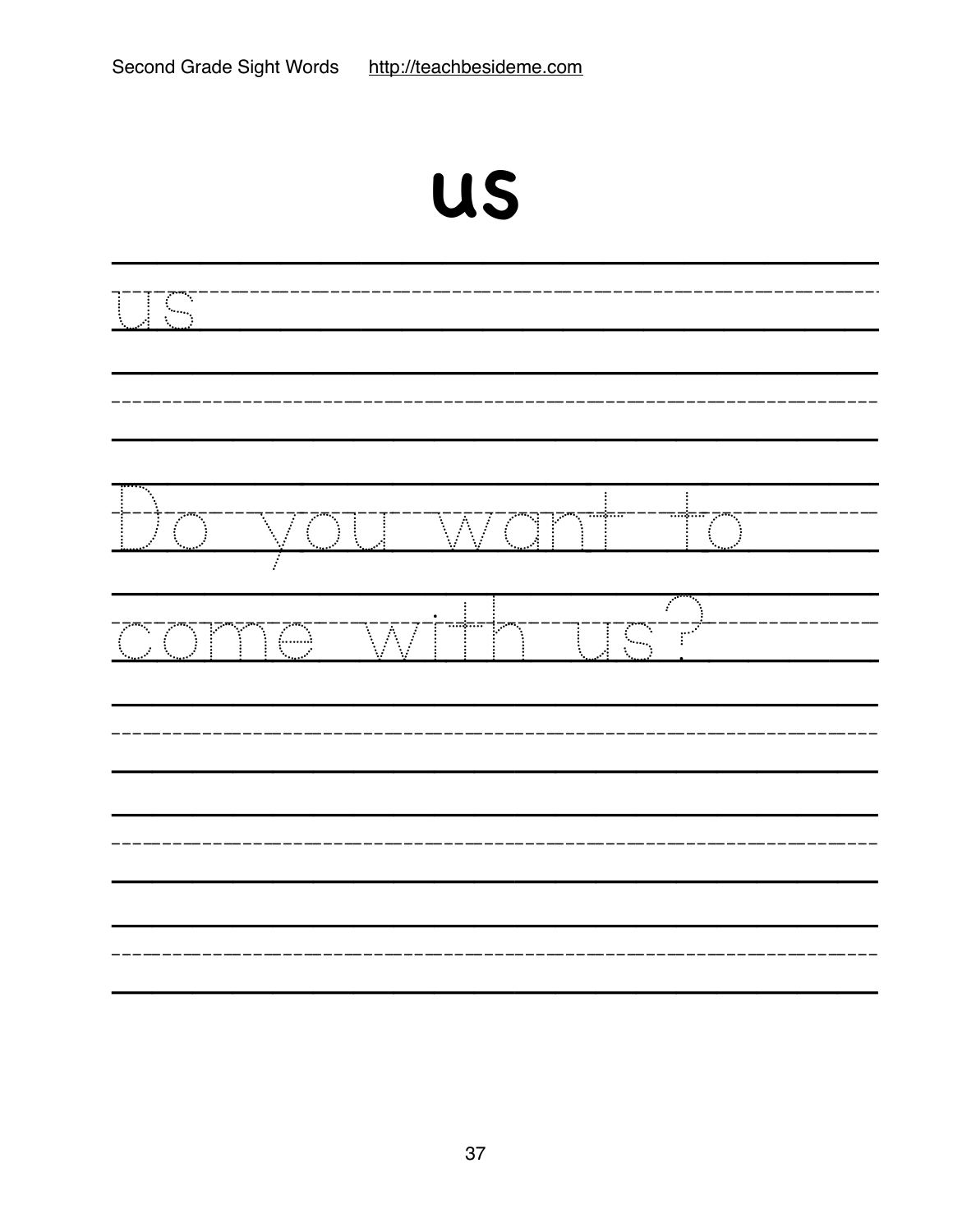|                                             | use                       |                                                             |  |  |  |
|---------------------------------------------|---------------------------|-------------------------------------------------------------|--|--|--|
| <u> ISC</u>                                 |                           |                                                             |  |  |  |
| Ñ,<br>to yang p<br>٦                        | 高荷<br>j<br>$\ddot{\cdot}$ | $\mathbb{F}$<br>ТŢ,<br>$\sum_{i=1}^{n}$<br>$\sum_{i=1}^{n}$ |  |  |  |
| فبمبر<br><u>TOT</u><br>$\mathbb{P}^2$<br>Ì, |                           |                                                             |  |  |  |
|                                             |                           |                                                             |  |  |  |
|                                             |                           |                                                             |  |  |  |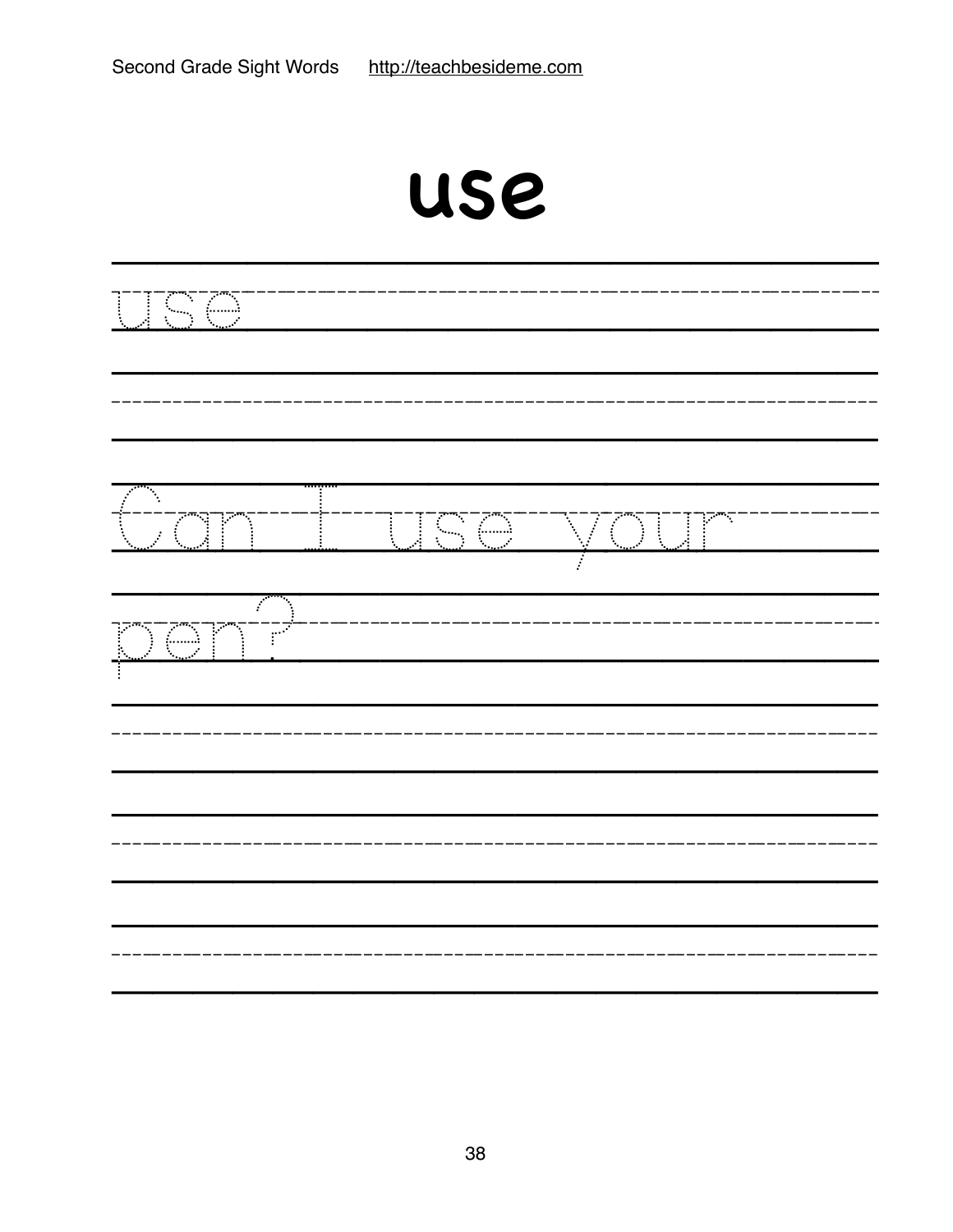|                                                                                      | very |                         |                        |  |  |
|--------------------------------------------------------------------------------------|------|-------------------------|------------------------|--|--|
| $\left(\begin{smallmatrix} 1 & 0 \\ 0 & 0 \end{smallmatrix}\right)$<br>$\mathcal{L}$ |      |                         |                        |  |  |
| $\left( \begin{matrix} 1 \\ 1 \end{matrix} \right)$                                  | Σ    | $\overline{\mathbb{C}}$ | $\mathbb{F}$<br>Σ<br>Œ |  |  |
|                                                                                      |      |                         |                        |  |  |
|                                                                                      |      |                         |                        |  |  |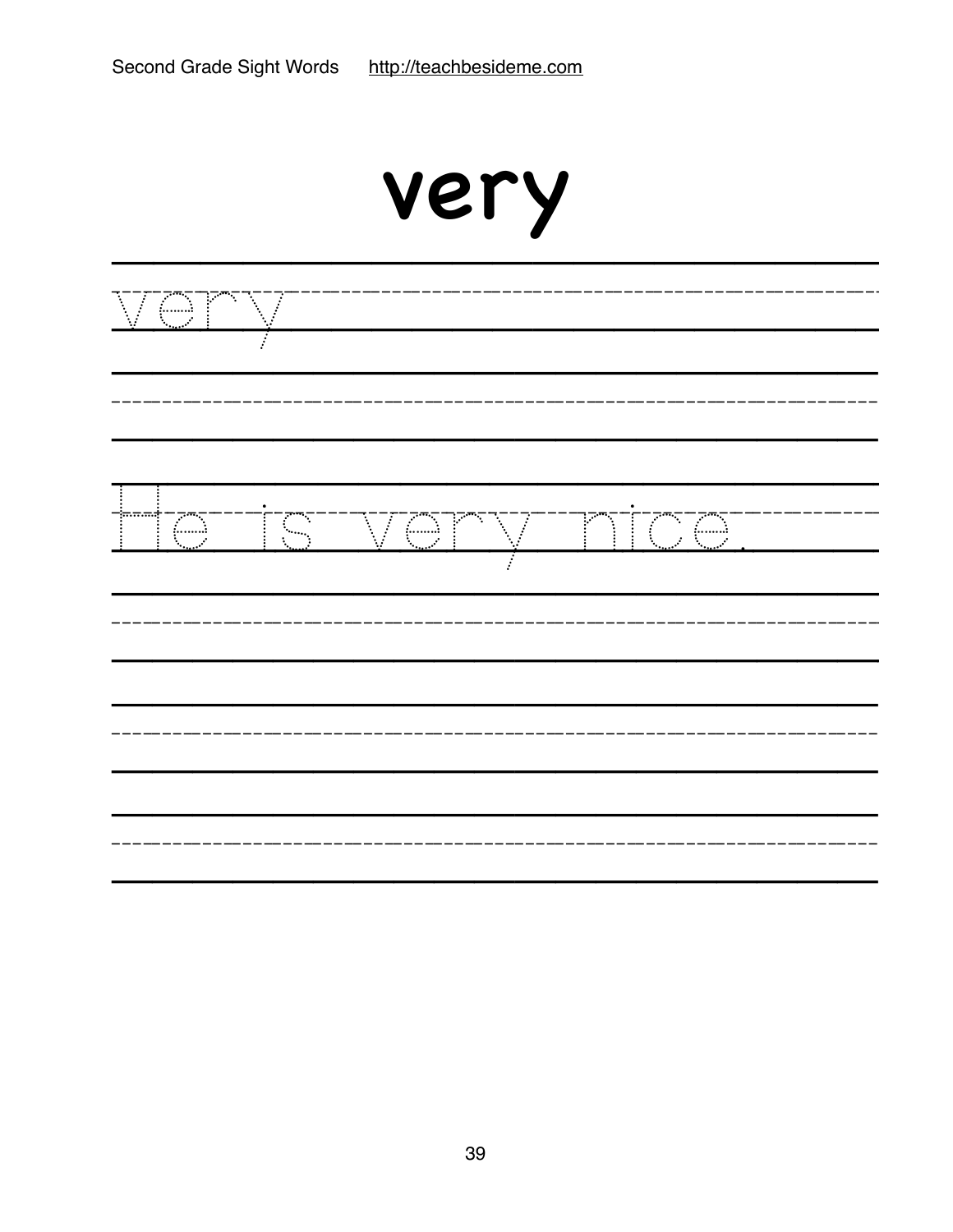| wash |
|------|
|------|

| <u> Mash</u>        |  |                        |  |  |  |  |
|---------------------|--|------------------------|--|--|--|--|
| <u>Hoase wash i</u> |  | $\int_0^\infty$<br>VOT |  |  |  |  |
| TOS<br>Y<br>IOT     |  |                        |  |  |  |  |
|                     |  |                        |  |  |  |  |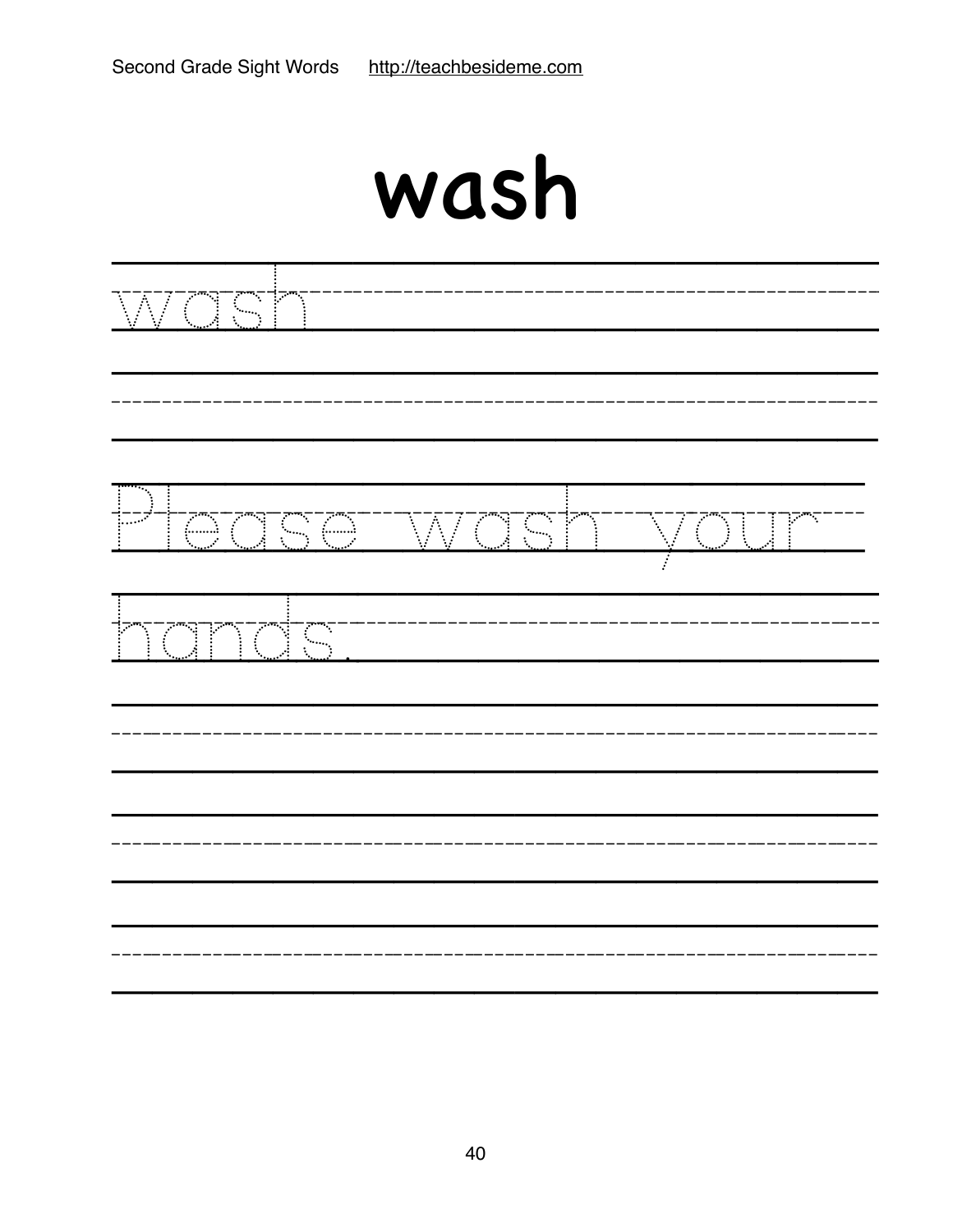| $\overline{\mathcal{N}}$     | TS P                       |                 |                                          |    |
|------------------------------|----------------------------|-----------------|------------------------------------------|----|
|                              | Ţ<br>KG<br>ŧ.              | TO <sup>1</sup> | IST<br>W<br>$\sum_{i=1}^{n}$             | Ì, |
| $\overline{\mathbb{F}}$<br>ł | $\overline{f}$<br>-4-<br>Œ | ™i™<br>T.<br>ľ  | T<br>$\mathbb{C}^{\mathbb{C}}$<br>F<br>Ñ |    |
|                              |                            |                 |                                          |    |
|                              |                            |                 |                                          |    |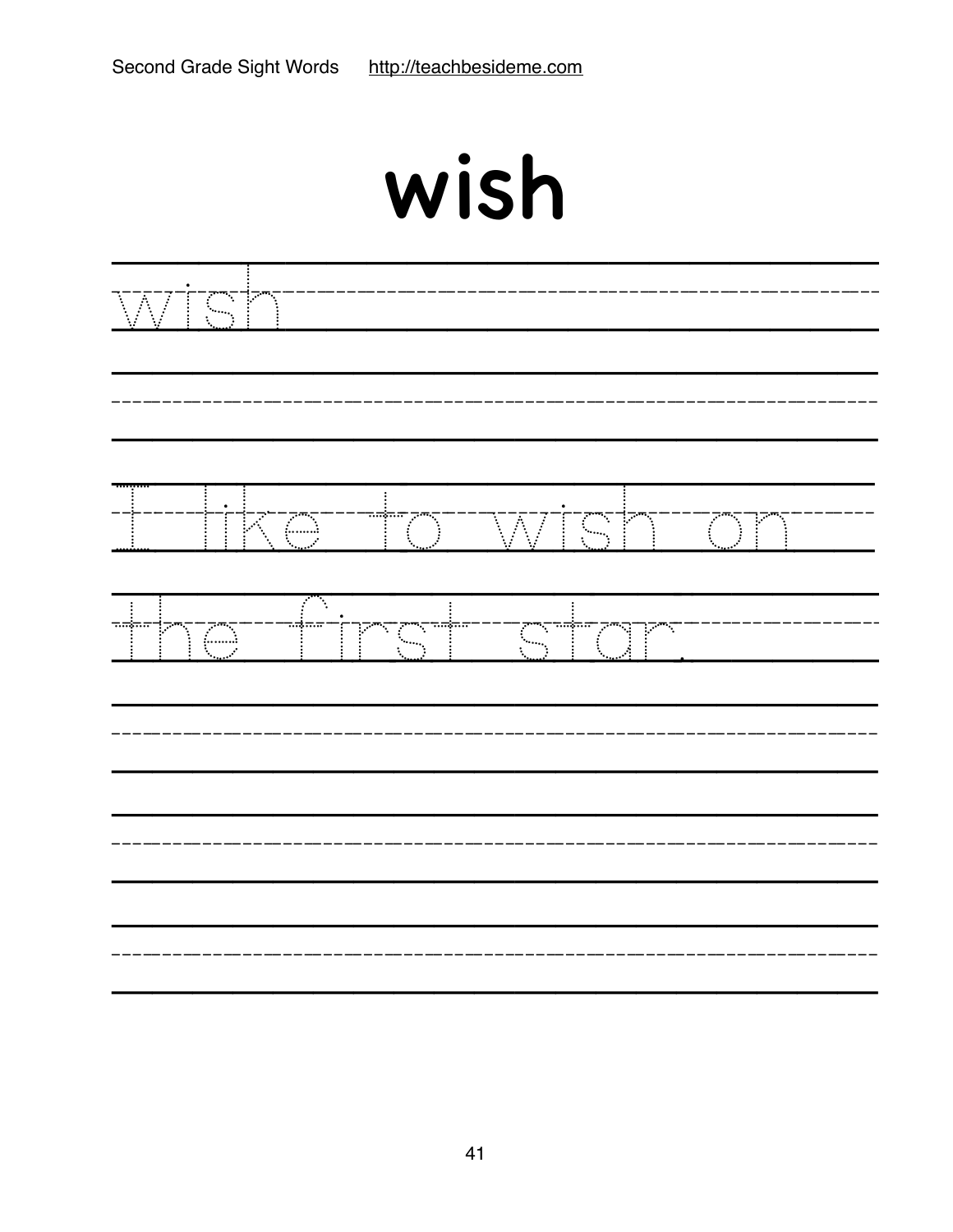| work |  |  |  |  |  |
|------|--|--|--|--|--|
|      |  |  |  |  |  |
|      |  |  |  |  |  |

-------------

------------

----

----

----

--------

be done.

----

----

——<br>———<br>———

——<br>———<br>———

 $- - -$ 

---

---

----

----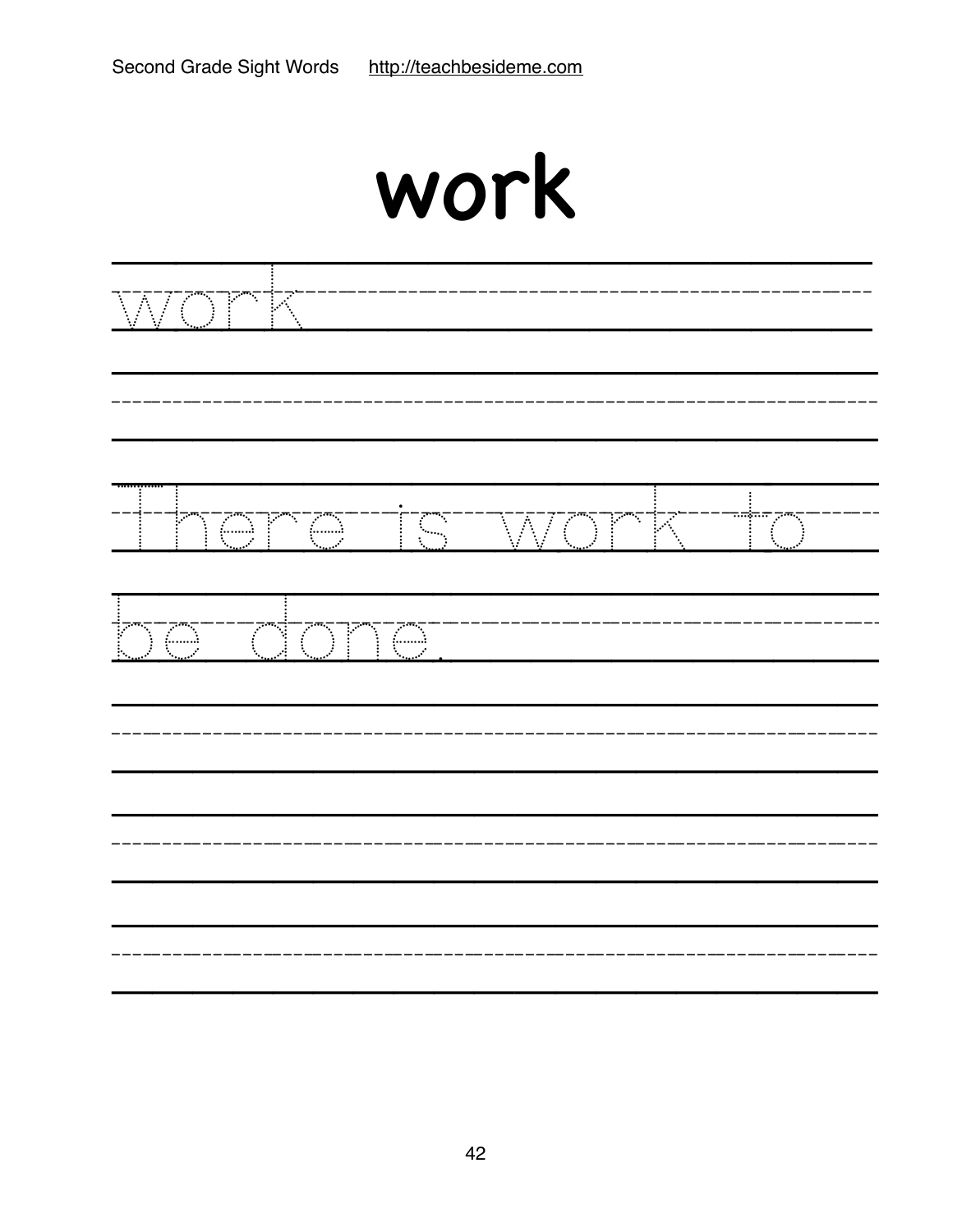| <u>WOUTO</u>                                                   |                        |                                                                                                                                                                                                                                                                                                                                                                 |  |
|----------------------------------------------------------------|------------------------|-----------------------------------------------------------------------------------------------------------------------------------------------------------------------------------------------------------------------------------------------------------------------------------------------------------------------------------------------------------------|--|
|                                                                | <u>outd vou tike t</u> | $\frac{1}{\sqrt{2}}\sum_{i=1}^{n-1} \frac{1}{\sqrt{2}}\sum_{i=1}^{n-1} \frac{1}{\sqrt{2}}\sum_{i=1}^{n-1} \frac{1}{\sqrt{2}}\sum_{i=1}^{n-1} \frac{1}{\sqrt{2}}\sum_{i=1}^{n-1} \frac{1}{\sqrt{2}}\sum_{i=1}^{n-1} \frac{1}{\sqrt{2}}\sum_{i=1}^{n-1} \frac{1}{\sqrt{2}}\sum_{i=1}^{n-1} \frac{1}{\sqrt{2}}\sum_{i=1}^{n-1} \frac{1}{\sqrt{2}}\sum_{i=1}^{n-1}$ |  |
| $\frac{1}{2}$<br>$\sum_{i=1}^{n}$<br>$\mathbb{C}^{\mathbb{C}}$ | <u> Xalay I</u>        |                                                                                                                                                                                                                                                                                                                                                                 |  |
|                                                                |                        |                                                                                                                                                                                                                                                                                                                                                                 |  |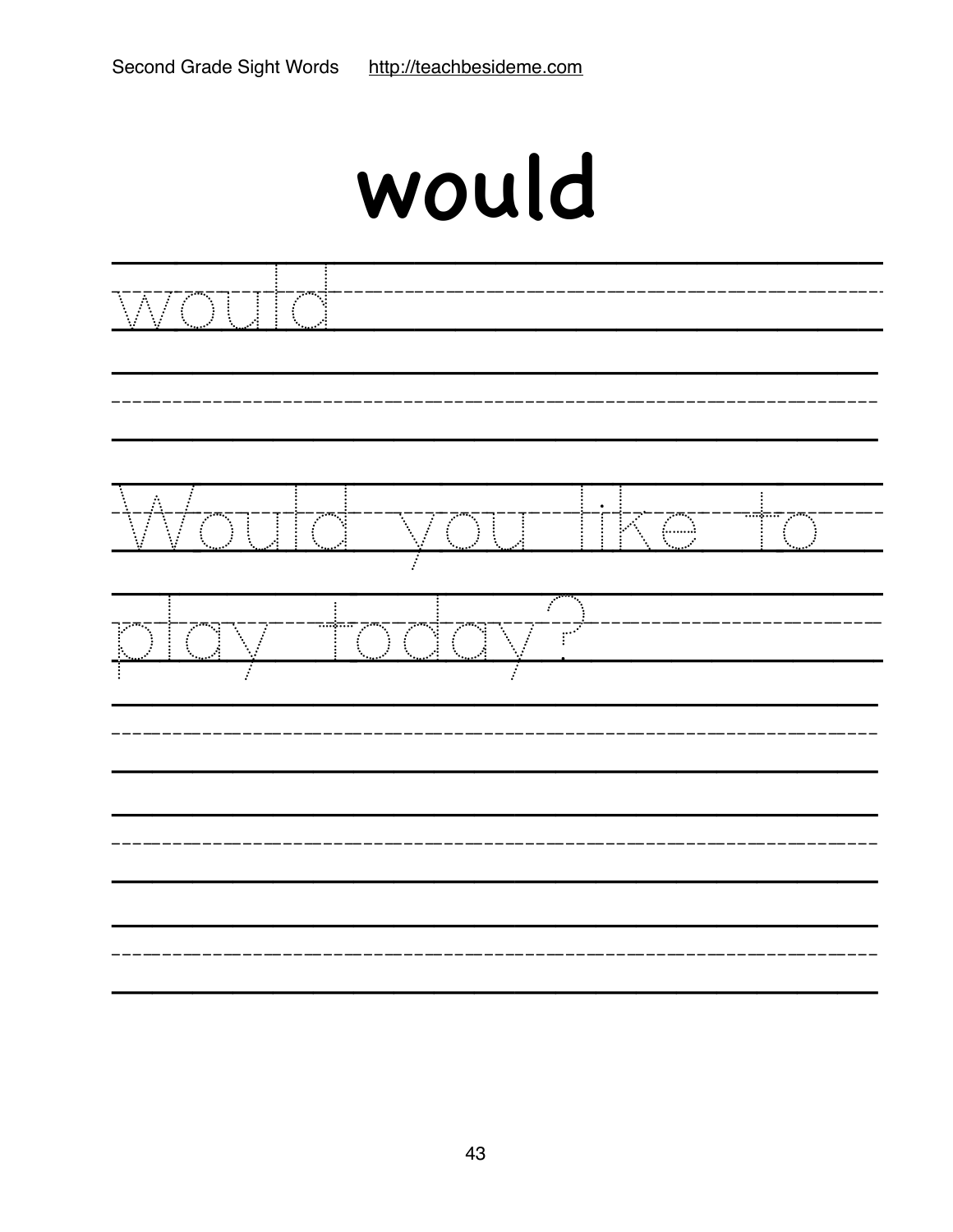| write |
|-------|
|       |

| $\overline{\mathcal{N}}$ | mç.<br>$\overline{\mathbb{C}}$      |    |    |                       |  |
|--------------------------|-------------------------------------|----|----|-----------------------|--|
|                          | <u>oan</u>                          | WM | TC | F<br>$\sum_{i=1}^{n}$ |  |
|                          | <u>TCI</u><br>TOT<br>$\overline{a}$ |    |    |                       |  |
|                          |                                     |    |    |                       |  |
|                          |                                     |    |    |                       |  |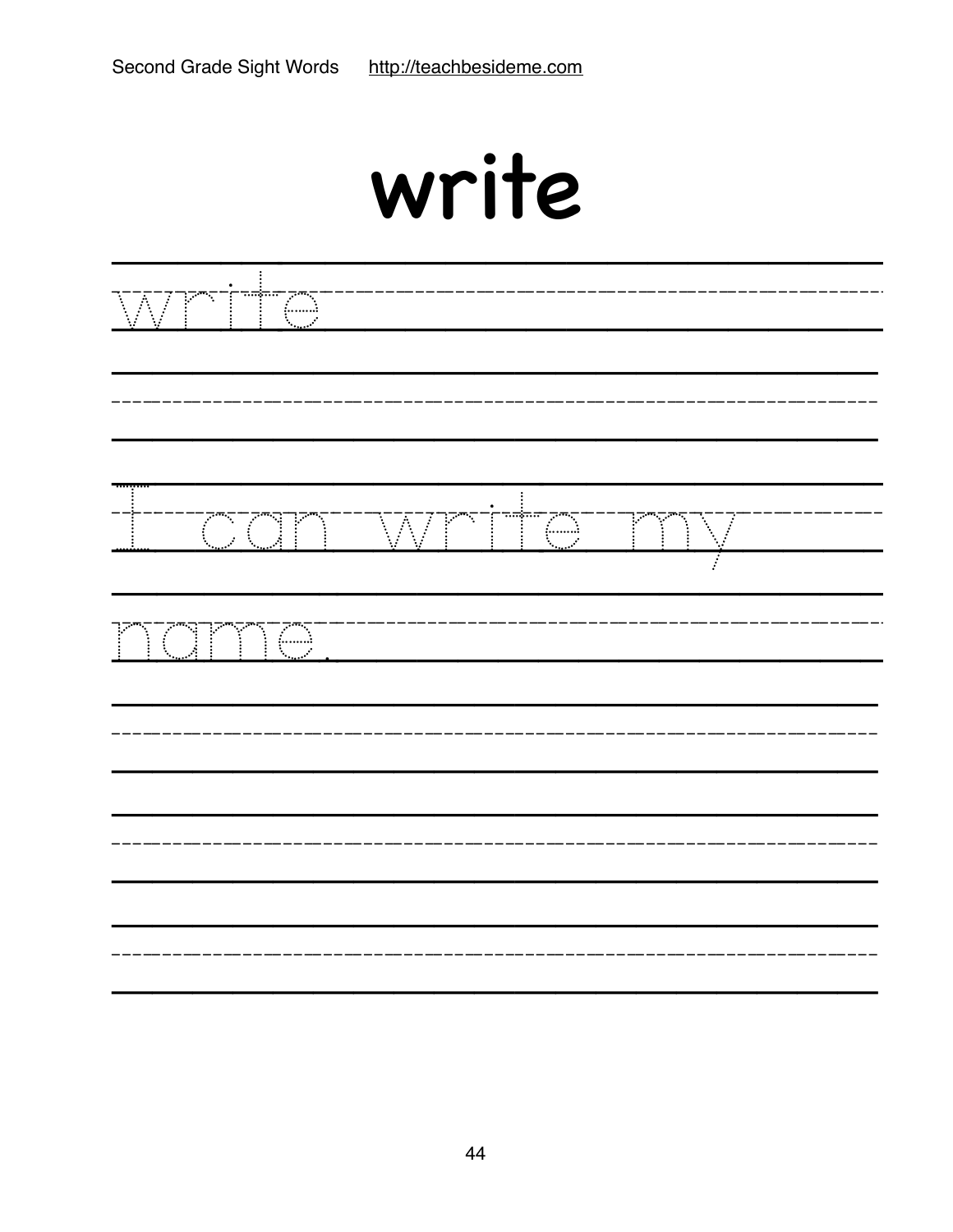| your                                                                                                                                                             |                  |  |  |
|------------------------------------------------------------------------------------------------------------------------------------------------------------------|------------------|--|--|
| के लिए                                                                                                                                                           |                  |  |  |
| ٠.<br>:'<br><del>ದದ್</del> ಯದದ<br>naşaa<br>$\overline{\mathbb{C}}$<br>N<br>Y<br>$\subset$<br>Ŧ<br>$\mathcal{L}$<br>ŧ.                                            | N<br>٦<br>أ<br>V |  |  |
| 77<br>$\overline{\mathbb{Z}}$<br>$\mathbb{R}$<br>F<br>$\mathbb{R}^2$<br>$\zeta_{\gamma}$<br>$\begin{array}{c} \vdots \\ \vdots \\ \vdots \end{array}$<br>Á<br>Ï. |                  |  |  |
|                                                                                                                                                                  |                  |  |  |
|                                                                                                                                                                  |                  |  |  |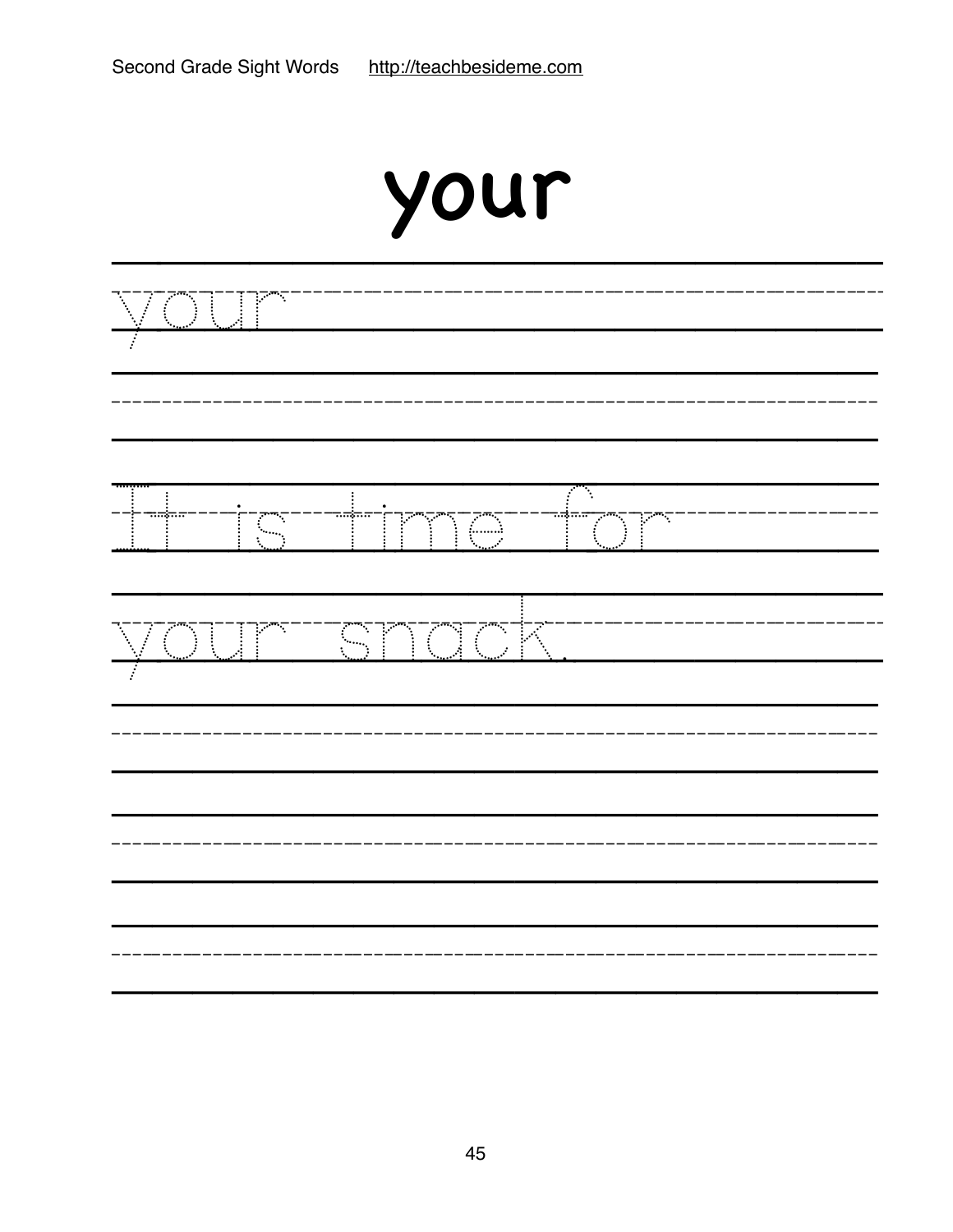#### Extra practice pages

| --------------                                        |
|-------------------------------------------------------|
|                                                       |
|                                                       |
|                                                       |
|                                                       |
|                                                       |
|                                                       |
|                                                       |
|                                                       |
| ----------------------                                |
|                                                       |
|                                                       |
|                                                       |
|                                                       |
|                                                       |
|                                                       |
|                                                       |
| --------------                                        |
|                                                       |
|                                                       |
|                                                       |
|                                                       |
|                                                       |
|                                                       |
|                                                       |
| -----------------------<br>__________                 |
|                                                       |
|                                                       |
|                                                       |
|                                                       |
|                                                       |
|                                                       |
|                                                       |
| . _ _ __ _ _ _ __ _ _ _ _ _ _ _ _ _ _<br>------------ |
|                                                       |
|                                                       |
|                                                       |
|                                                       |
|                                                       |
|                                                       |
|                                                       |
|                                                       |
|                                                       |
|                                                       |
|                                                       |
|                                                       |
|                                                       |
|                                                       |
|                                                       |
|                                                       |
|                                                       |
|                                                       |
|                                                       |
|                                                       |